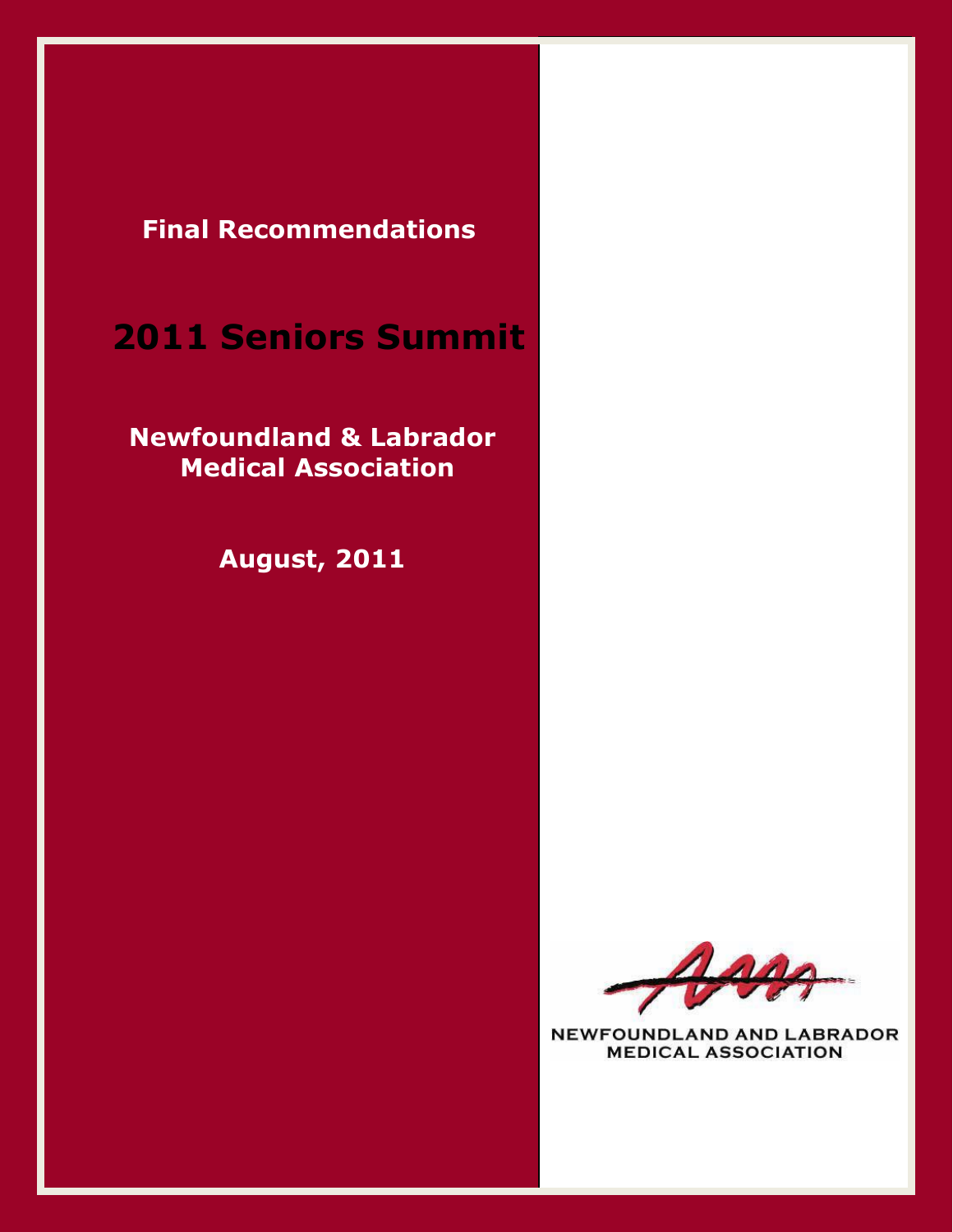## **TABLE OF CONTENTS**

| 1.                                                       |                                                                  |  |
|----------------------------------------------------------|------------------------------------------------------------------|--|
| 2.                                                       | OVERVIEW: RELATIONSHIP BETWEEN COMMUNITY AND ACUTE-CARE HOSPITAL |  |
| 3.                                                       |                                                                  |  |
| <b>APPENDIX I: Summary Report: 2011 Seniors Summit</b>   |                                                                  |  |
| APPENDIX II: 2011 Seniors Summit Participant Listing     |                                                                  |  |
| APPENDIX III: Agenda for 2011 Seniors Summit             |                                                                  |  |
| APPENDIX IV: Summary Report Feedback Participant Listing |                                                                  |  |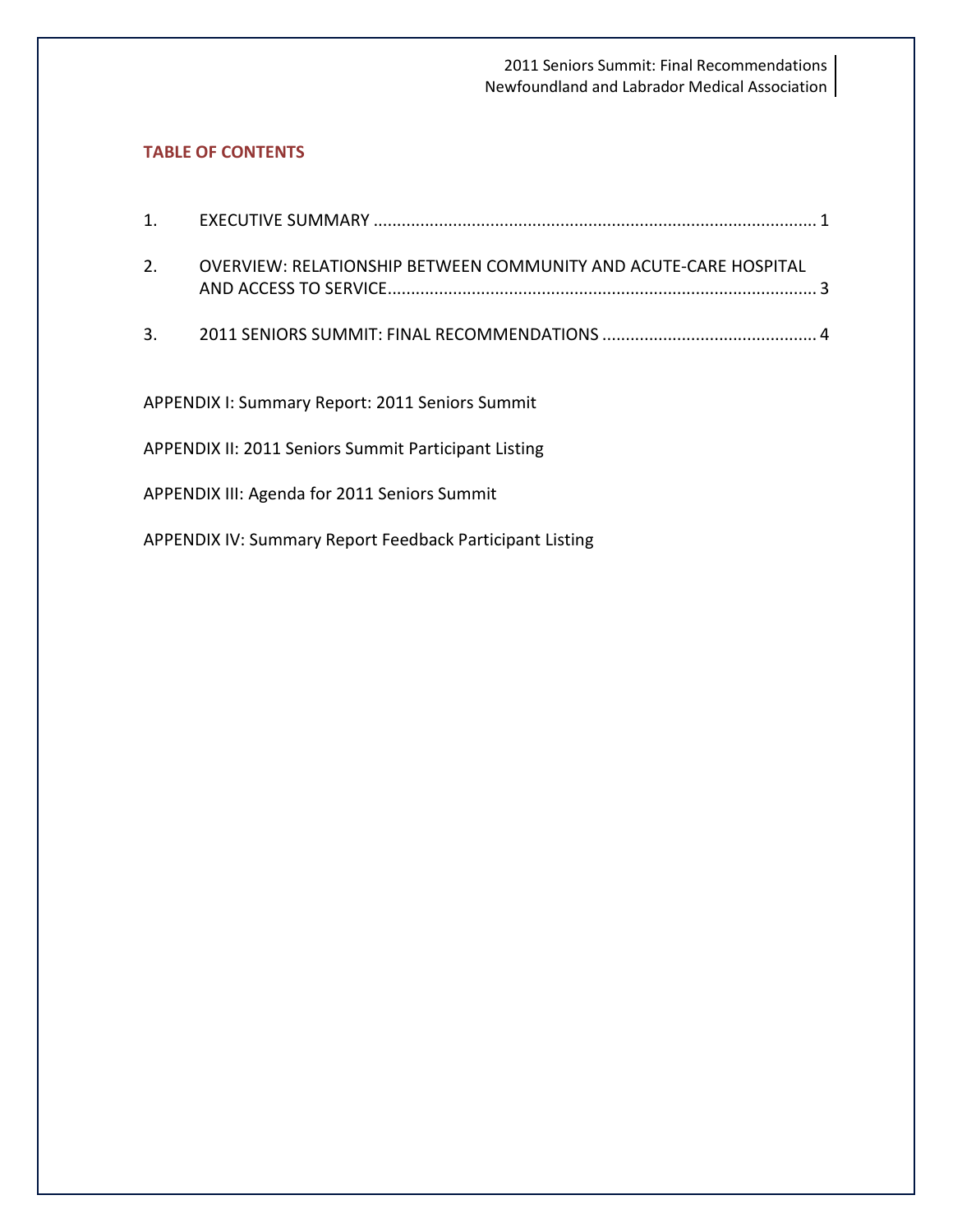## **1. EXECUTIVE SUMMARY**

The Government of Newfoundland and Labrador estimates that 20 per cent of the people of the province will be over 65 by 2017 (*Provincial Healthy Aging Policy Framework, 2007*). These changes will place increased strain on personal care homes, long-term and acute care facilities, and on the medical management and treatment of seniors. Physicians of Newfoundland and Labrador believe there is potential to meet the anticipated demands of the aging population and drastically improve the delivery of care to seniors by implementing a new, streamlined medical care model in the community and the acute care system.

In 2010, the Government of Newfoundland and Labrador held a series of public consultations on a new provincial long-term care and community support services strategy. On September 9, 2010, the Newfoundland and Labrador Medical Association (NLMA) presented its submission to government, which supported the need for a fullyresourced comprehensive model of care that reflects the full continuum of health and community services.

On March 30, 2011, the NLMA took the debate a step further by sponsoring a one-day Seniors Summit at the Holiday Inn in St. John's to develop policy recommendations for the medical treatment of the province's seniors. Unlike the public consultations in 2010, the Seniors Summit focused specifically on the medical model of health care delivery in the community and the acute care system. The event was attended by 30 physicians, nurses and social workers who collaborated to identify elements of a new medical model to address the issues and barriers experienced at the frontline service level in hospitals, nursing homes and in the community. Following the summit, a report titled *Summary Report: 2011 Seniors Summit* (see Appendix I) was prepared by Jane Helleur and Associates.

On May 17, 2011, the NLMA initiated an online discussion to give physicians and residents of the province an opportunity to provide additional input. The summary report and video presentations from the summit event were posted to the NLMA website and participants were asked to email suggestions to the NLMA for improving care for seniors. The report was also sent to affiliated medical organizations, which included the province's regional health authorities, private long-term care facilities, academic institutions, and not-for-profit health care organizations (for a list of report recipients who provided feedback see Appendix IV). Stakeholders were asked to review the report and describe changes they would like to see happen in the medical system by 2025.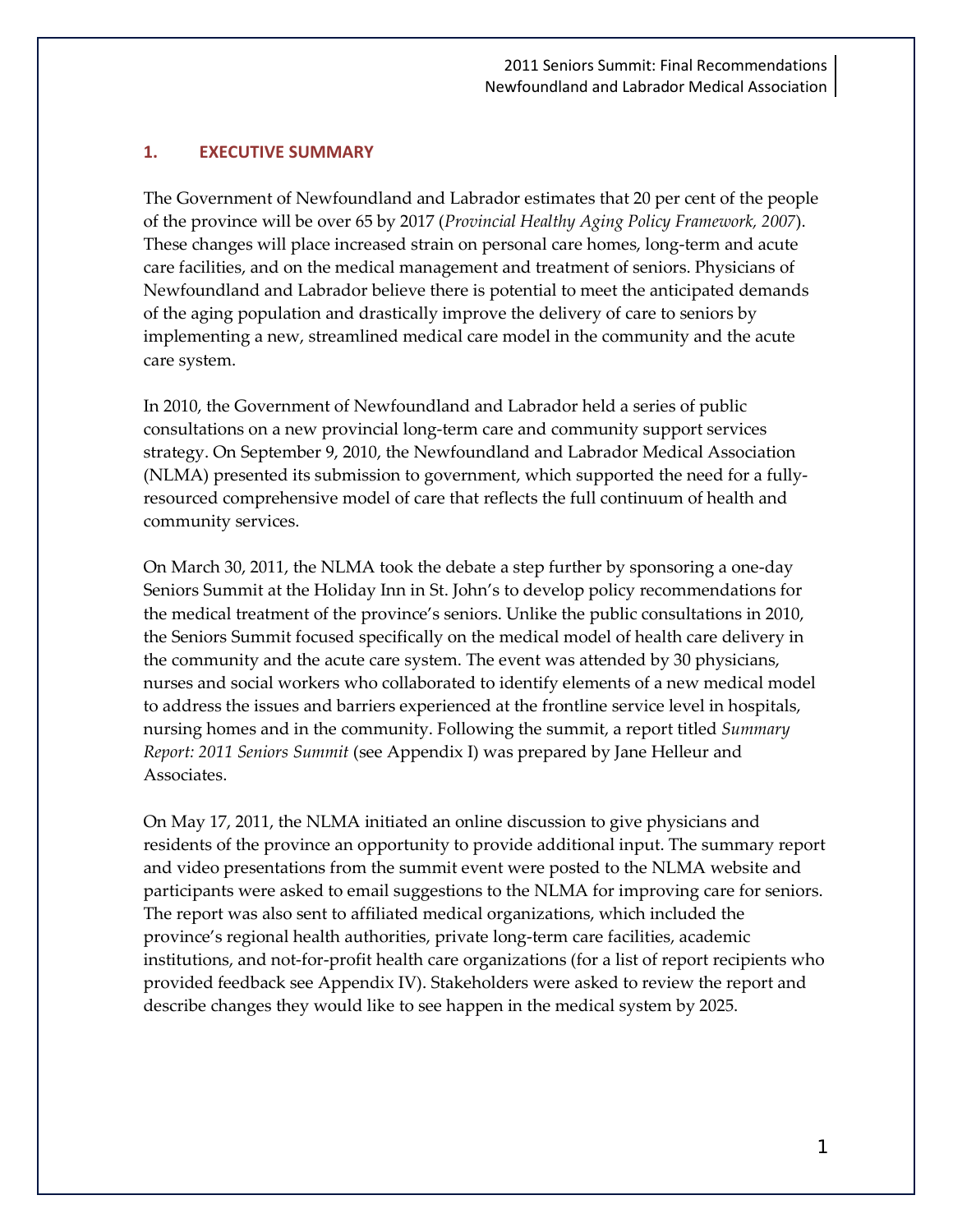Feedback from stakeholders and the public was consolidated and used to develop the 10 recommendations outlined in this report. The recommendations provide a clear plan for a more efficient and better coordinated medical care model that will improve the flow of patients through the acute care hospital and into the community or more appropriate bed. This will result in less bed blockages in acute hospitals, better use of home care and alternate level care beds, and more choices for seniors and their families. Many of the recommendations can be implemented with minimal additional costs by utilizing expertise, tools and processes that already exist in our health care system.

Seniors are vulnerable members of our society and they deserve to be treated with dignity and the highest level of care that can be provided. For this reason, the physicians of the province appeal to the Government of Newfoundland and Labrador to implement the 10 recommendations and proposed medical model. The NLMA is committed to working with government as we begin to collectively address our common challenges in this critical aspect of patient care.

Patrick M. O'Shea, MD, CCFP, FCFP Past-President, NLMA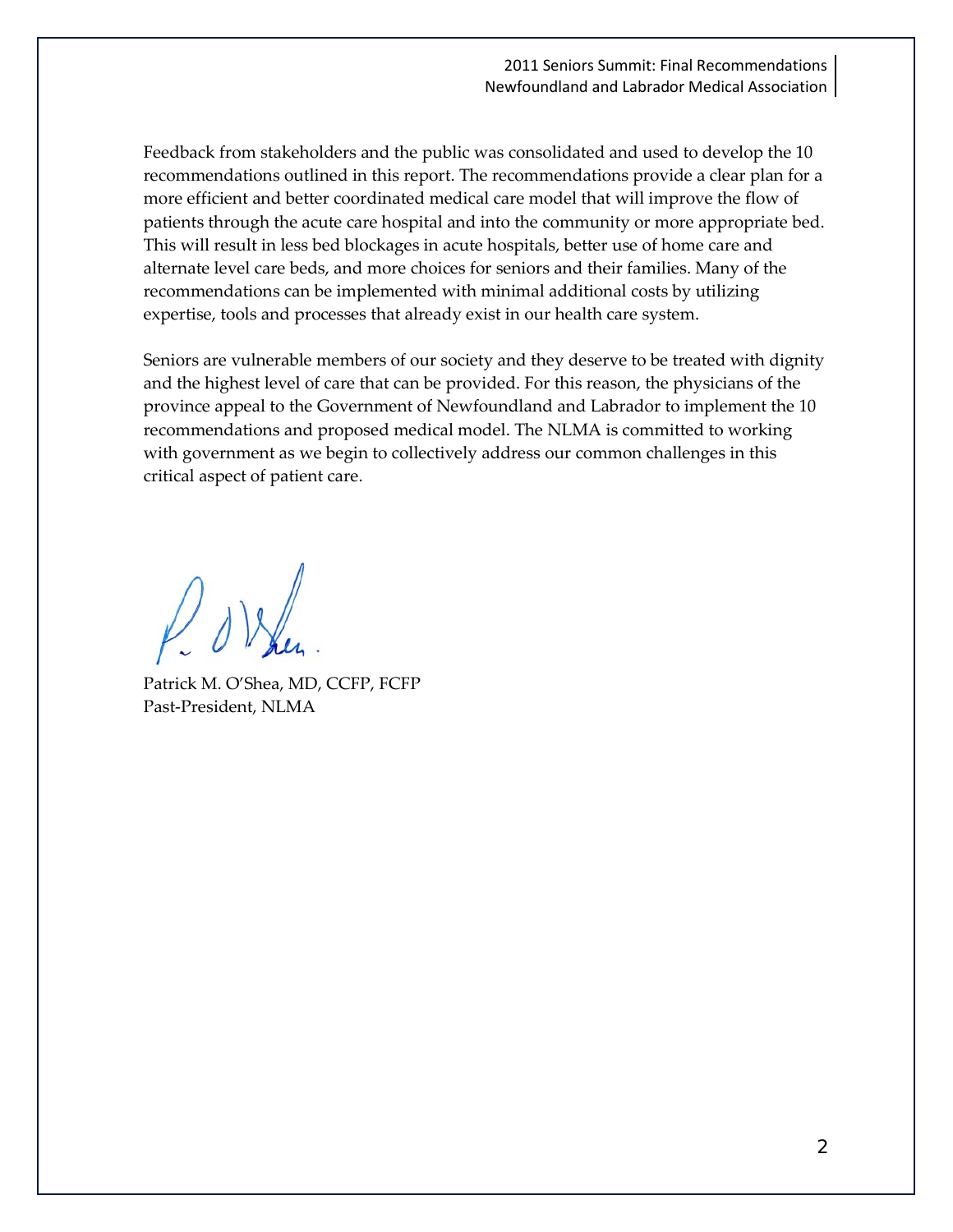

# **2. OVERVIEW: Relationship between Community and Acute-Care Hospital and Access to Service**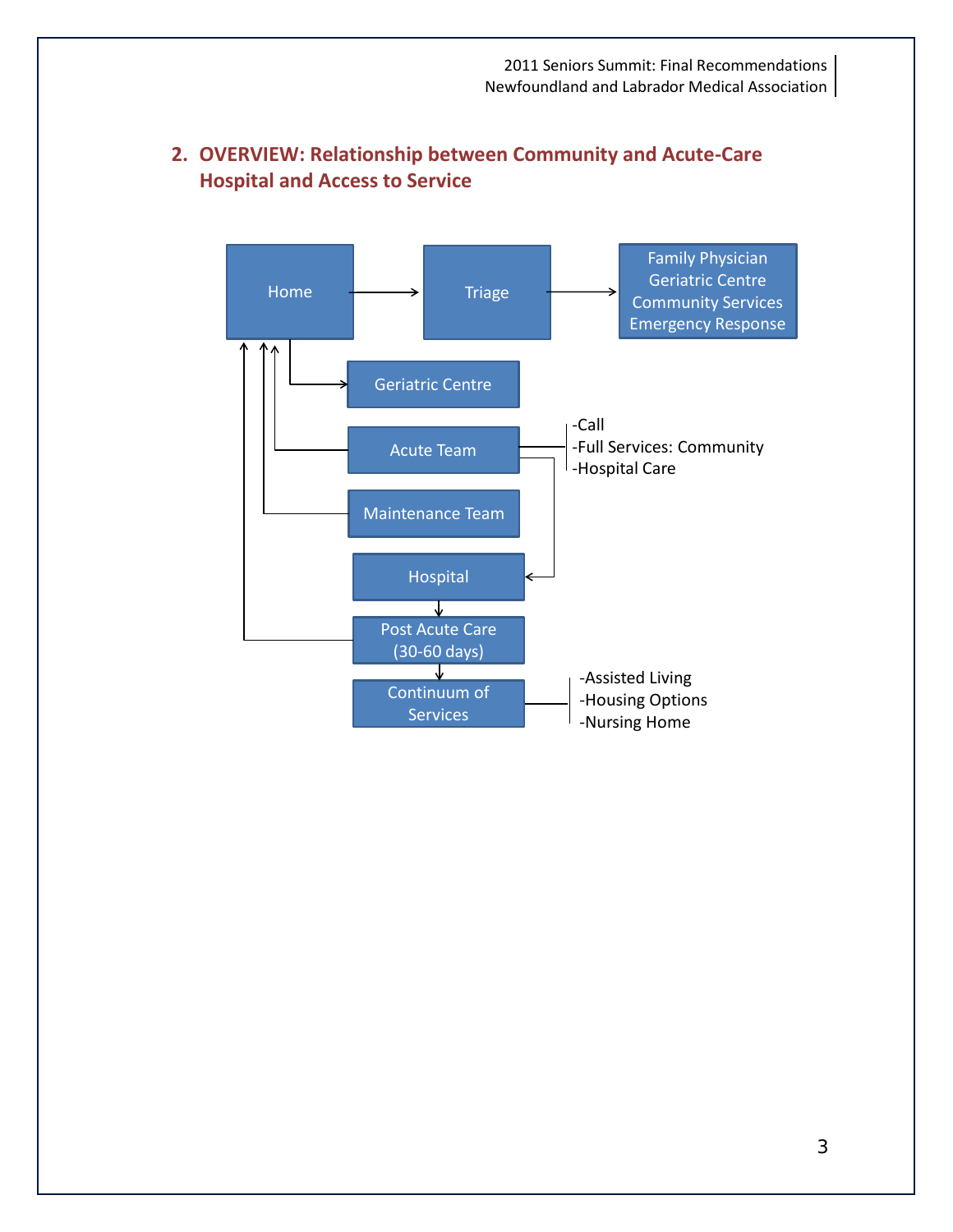# **3. 2011 SENIORS SUMMIT: Final Recommendations**

## **1. Acute Geriatric Care Centre**

- **Establish an Acute Geriatric Care Centre within a designated hospital. The centre should be designed specifically for geriatric care and serve as the central intake for seniors with 24/7 access.**
- This Geriatric Care Centre can be initially done as a pilot project.
- Services should be provided using a multidisciplinary team approach.
- The Centre will have the ability to accept immediate transfers to an eight-bed Acute Geriatric Medical Assessment Unit for short stays of up to 72 hours. Such a unit has a higher staff ratio and priority access to investigations and consults.
- The Centre must have appropriate availability and access to acute, rehabilitation, convalescent and long-term care beds.
- The Centre must also have an Orthogeriatric Unit for pre-operative and 48-hour post-operative care of geriatric patients. The surgeon will then hand over care to a geriatrician for ongoing care with a focus on direct transfer to early rehabilitation, post-acute care service and/or discharge to the home with appropriate supports.

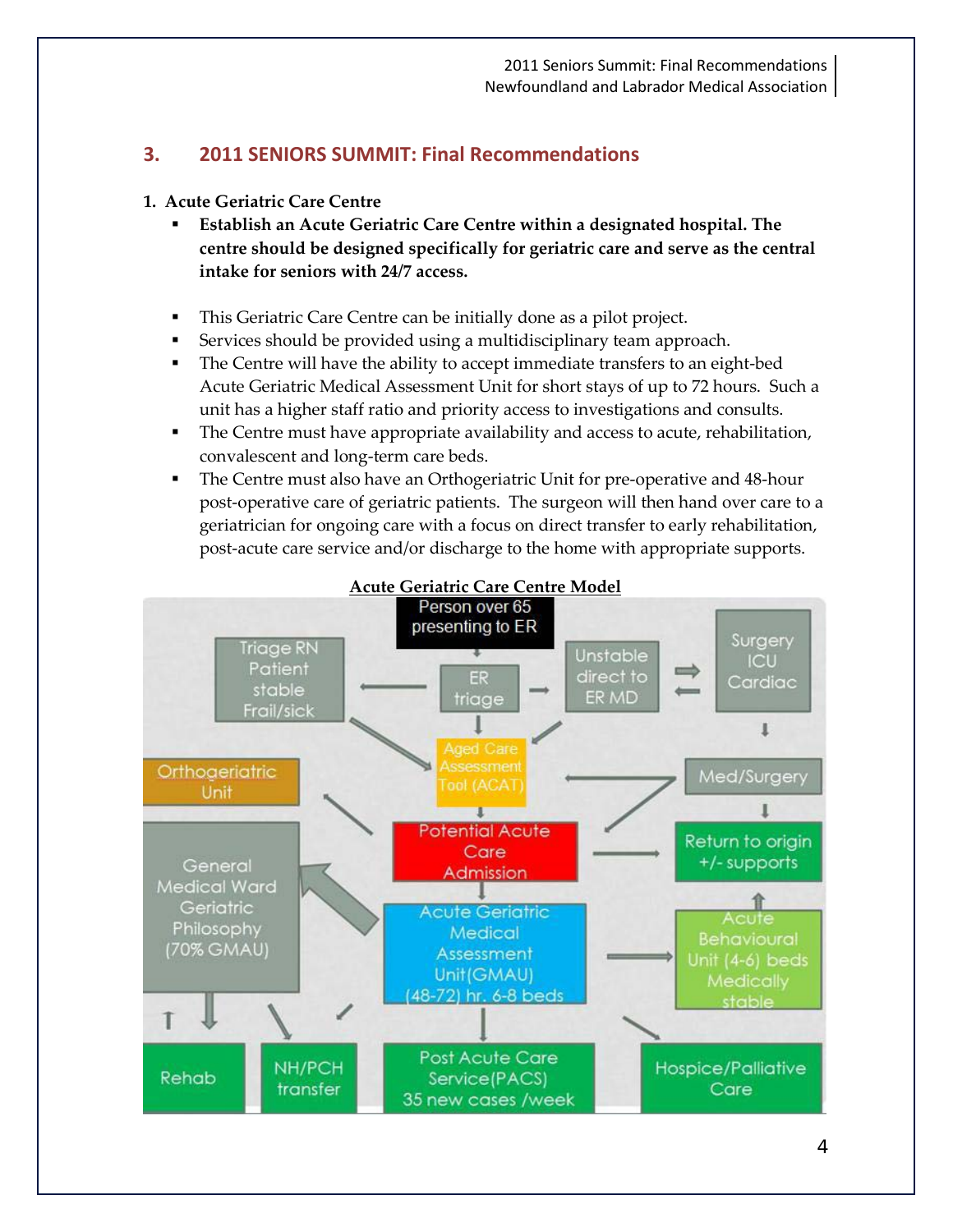- **2. Home Support and Emergency Response Service**
	- **Establish a 24-hour home support and an emergency response service that can quickly respond to seniors' health care needs in the community (e.g., a 'geriatric rescue service', or home triage).**
	- Members of the Home Support and Emergency Response Team should be comprised of health care professionals such as a family physician, a nurse practitioner, a registered nurse, a physiotherapist and a social worker, as well as homemakers and personal care attendants.
	- This requires increased levels of emergency home support services, home support staff who are on retainers, and increases in the ceiling for the hours of care that can be provided.
	- Establish a community-based geriatric respite team service to provide respite care in the home.

# **3. Geriatric Assessment/Triage**

- **Establish an intake triage system (whether initiated by phone-in or when presenting in the Emergency Room) that uses comprehensive geriatric assessment tools and makes referrals to appropriate services.**
- **Telephone triage should be in place on a 24/7 basis.**
- Seniors' triage in the Emergency Room requires a specific skill set. Increased resources and staff in Emergency Rooms will enable appropriate geriatric, palliative and psychiatric assessments, and identification of individuals at risk.
- Use InterRAI1 as an assessment tool for frail, at-risk patients to determine level of care required.

# **4. Post-Acute Care Service**

- **Implement a Post-Acute Care Service in the community for six weeks postdischarge with services offered by a fully-resourced Team of registered nurses, occupational therapists, a social worker, a physiotherapist and a physician**.
- Team will oversee the provision of enhanced in-home care for up to 60 days. This includes enhanced hours of personal care.
- Team will conduct continual assessment for long-term planning.
- **Team will make referrals to appropriate service if unable to remain at home with** supports.
- Team will ensure safe transitions from one level of service to another.
- Advanced health care directives should exist for everyone and be mandatory before admission to long-term care.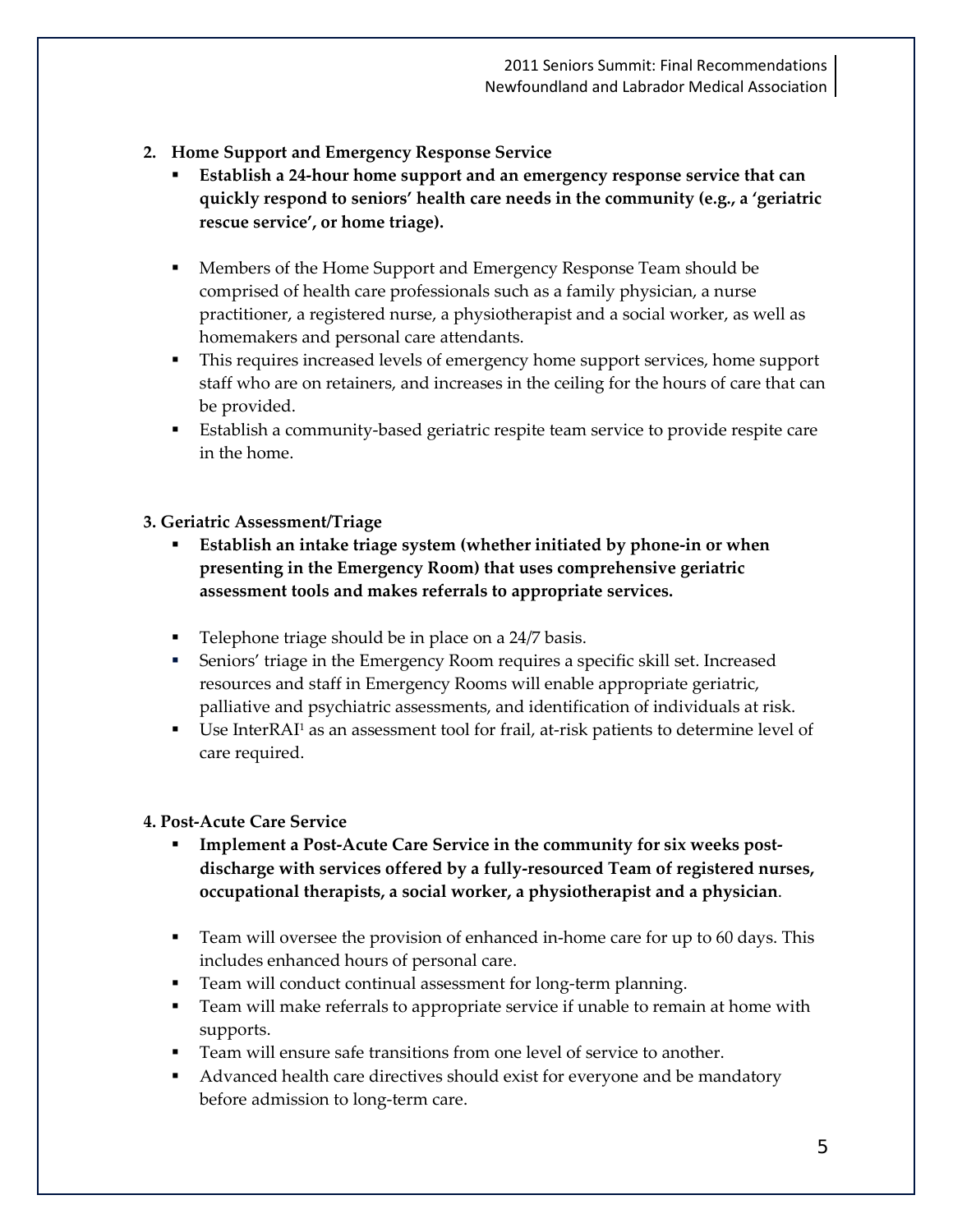# **5. System Navigation**

- **Improve the coordination of care by using "system navigators" to serve as seniors' advocates**.
- A navigator is necessary to support the client/family, and works to ensure clientcentred care and services. A navigator will play an important role in directing patients to resources and appropriate services. Specially-trained social workers, nurses, or other professionals could be navigators.
- Seniors living in their own homes will also need a navigator to help direct them to the appropriate financial resources.

# **6. Information Technology**

- **An electronic medical record (EMR) and electronic health record (EHR) must be implemented and fully accessible**.
- Such a system will enable timely communication and continual quality improvement and be a mechanism for data collection, analysis, and evaluation.
- Communication among all health care providers must be enhanced. At present, processes for information sharing are underdeveloped.

# **7. Funding Model**

- **Develop and implement a funding model whereby funding is aligned with the individual client's needs and travels with the client rather than being linked to the institutional bed**.
- Funds that are associated with a client rather than an institution will enable more relevant and timely care, and a greater degree of patient decision-making autonomy.
- **Patients' needs should be periodically reassessed to ensure they are matched with** the appropriate level of funding.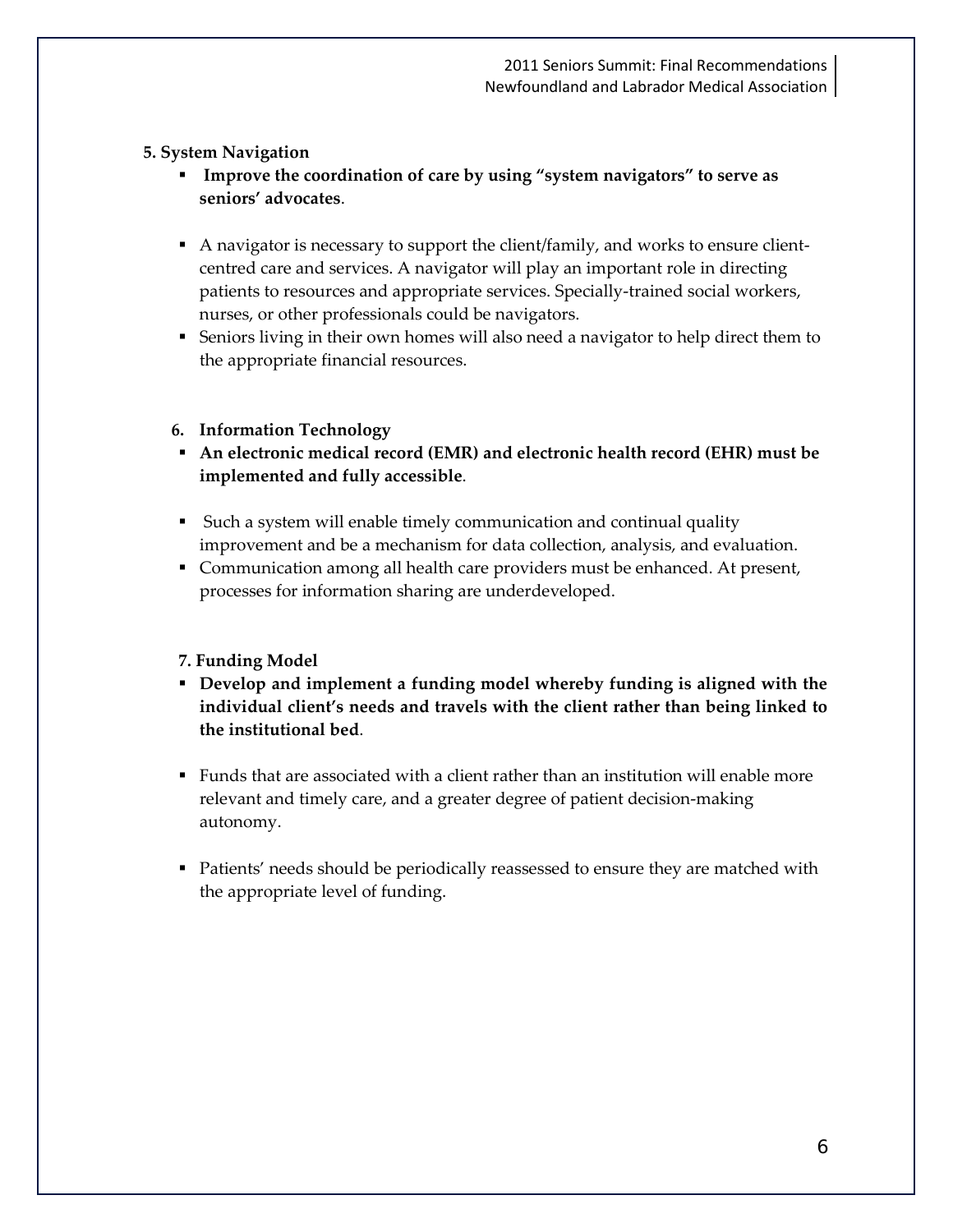## 8. **Payment Model**

- **A Collaborative Care Payment Model must be designed recognizing the importance of all team members providing care.**
- Such a remuneration system should provide reimbursement for care and services that enable and encourage the optimal delivery of care for seniors. For example, an alternative payment model that recognizes physicians' contributions to multidisciplinary teams is needed.
- Caregivers, both family and professional, need to be properly remunerated for the work they do.

# **9. Education**

- **All health care professionals will need increased training in gerontology**.
- This process has started but needs to be enhanced to develop age sensitivity, and to address ageism. Ageism is defined as discrimination on the basis of age that makes assumptions about capacity; removes decision-making processes; ignores the older person's known wishes; and, treats the older adult as a child.
- Education of the public and caregivers will also have to focus on a person-centred approach that highlights the choices available in the continuum of care.

# **10. Geriatric Interest Consortium**

- **Establish a Geriatric Interest Consortium of health care professionals to oversee the implementation of these recommendations**.
- This Consortium needs to be comprised of registered nurses, nurse practitioners, physiotherapists, occupational therapists, social workers, and physicians.
- This group would provide expert consultation and advice to government and the regional health authorities.

<sup>1</sup> InterRAI (www.interrai.org) stands for the international residential assessment instrument. The instrument was the first of many assessment tools for persons who are elderly, frail, or disabled that the interRAI collaborative network of researchers in over 30 countries have authored. Other evidence based clinical assessment tools include the Assessment Systems for nursing home and long-term care institutional settings; assisted living; acute hospital care; post-acute care; institutional mental health care; palliative care; and, care of persons with intellectual disabilities.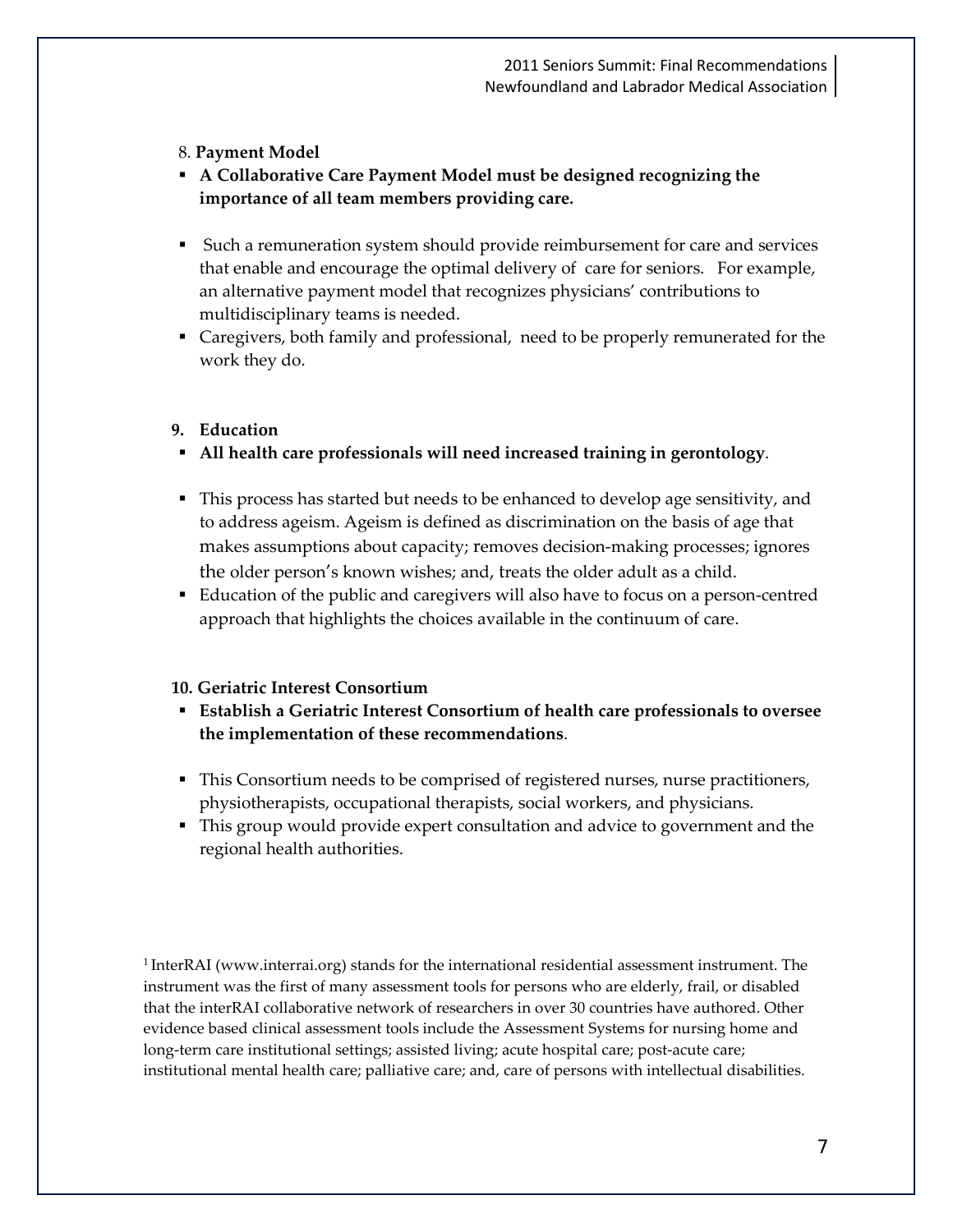# **APPENDIX I: Summary Report: 2011 Seniors Summit**

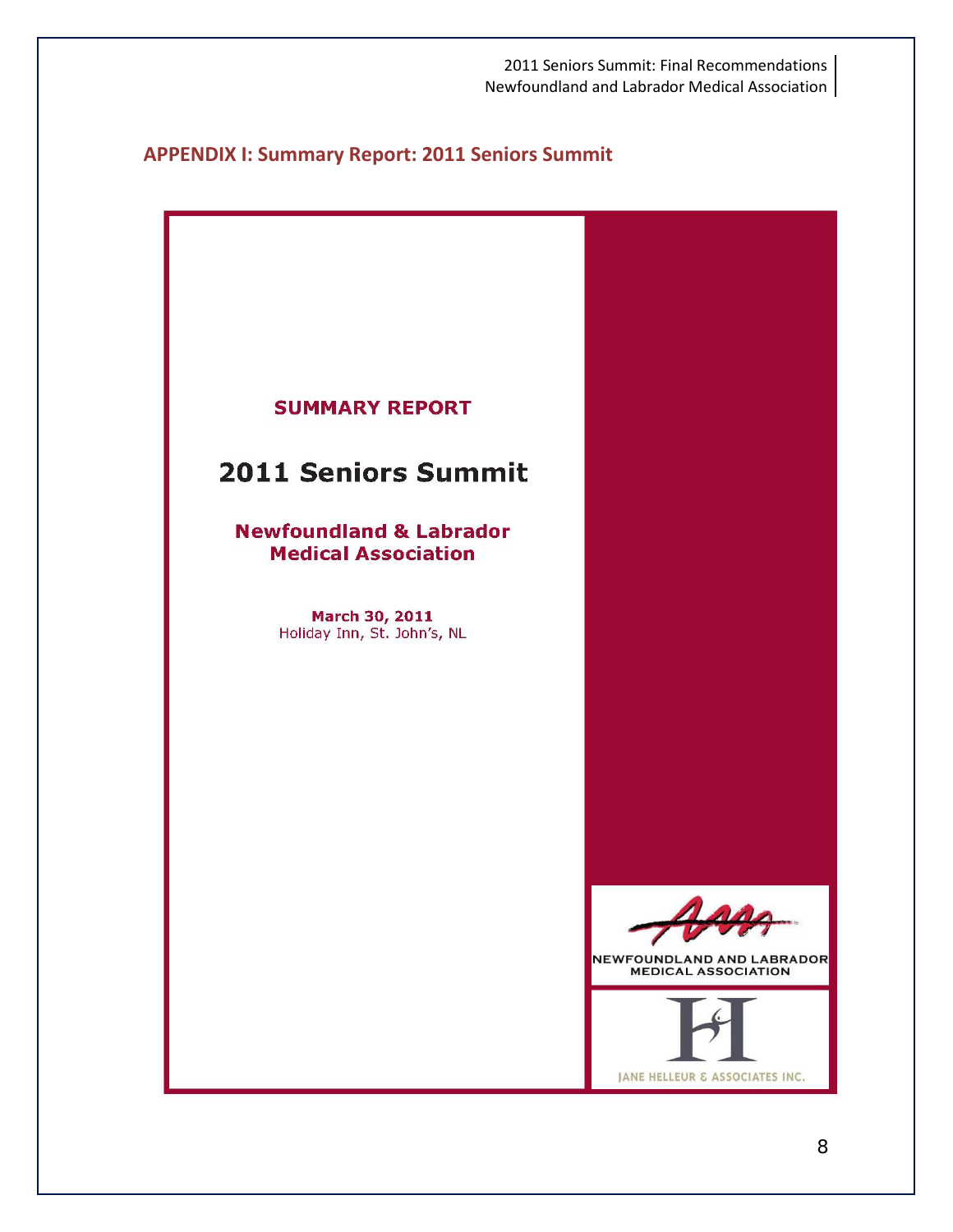# **TABLE OF CONTENTS**

| 1.             |                                                                 |  |
|----------------|-----------------------------------------------------------------|--|
| 2.             |                                                                 |  |
| 3.             |                                                                 |  |
| $\mathbf{A}$   | FOUNDATIONAL ELEMENTS OF A MEDICAL MODEL FOR CARE OF SENIORS  3 |  |
| 5.             |                                                                 |  |
| 6.             |                                                                 |  |
| 7 <sub>1</sub> |                                                                 |  |
| 8.             |                                                                 |  |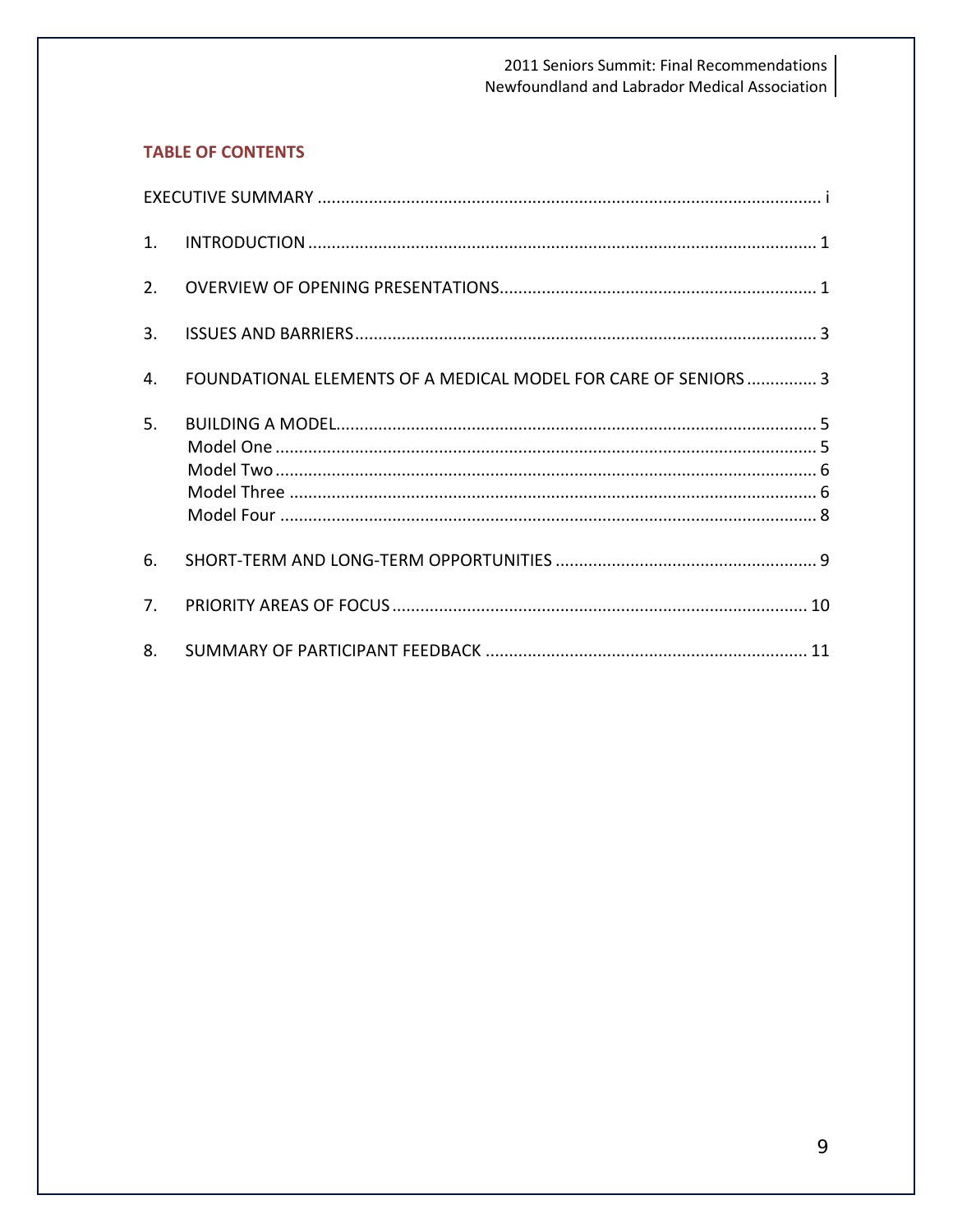#### **EXECUTIVE SUMMARY**

On March 30<sup>th</sup>, 2011, the President of the Newfoundland and Labrador Medical Association, Dr. Patrick O'Shea, hosted a Summit on Seniors' Care at the Holiday Inn in St. John's for thirty frontline physicians, nurses and social workers. The summit was designed to gather input into a positively-focused policy and recommendations paper for seniors' medical treatment and support. The final report will be shared with the Department of Health and Community Services to support the province's development of its long-term care and community support services strategy.

There is a strong imperative to improve the medical treatment for seniors' care given demographic changes that will see 20 per cent of the population older than 65 by 2016, and rising to 25 per cent by 2025. These changes will place increased strain on personal care homes, long-term care and acute care beds, on diagnostic services capacity, and on medical treatment and management.

Participants identified a number of existing issues and barriers including: prevailing ageism within the health system; inadequate human resources for home support and diagnostic services; undeveloped processes for treatment and placement, information sharing, discharge planning, convalescence, and standardized patient assessments; geographic disparity that influences the level and type of care that can be accessed; and the lack of robust, evidence-based data collection to support system change in the medical care of seniors.

Foundational elements of a medical model for care of seniors must directly respond to these issues and barriers. A new system of care must also include:

- Facilities designed specifically for geriatric care
- A client-centred philosophy
- A balanced continuum of care with increased access to 24-hour home support and emergency response (e.g., a 'geriatric rescue service', home triage) and a community-based geriatric respite team service
- Appropriate availability of acute, rehabilitation and long-term care beds
- Adequate supply of health professionals, both for seniors' acute care and for community-based family health teams
- Systems that allow appropriate and timely transfers and placements
- Robust resources and staff in Emergency Rooms to enable appropriate geriatric, palliative and psychiatric assessments, and identification of individuals at risk

i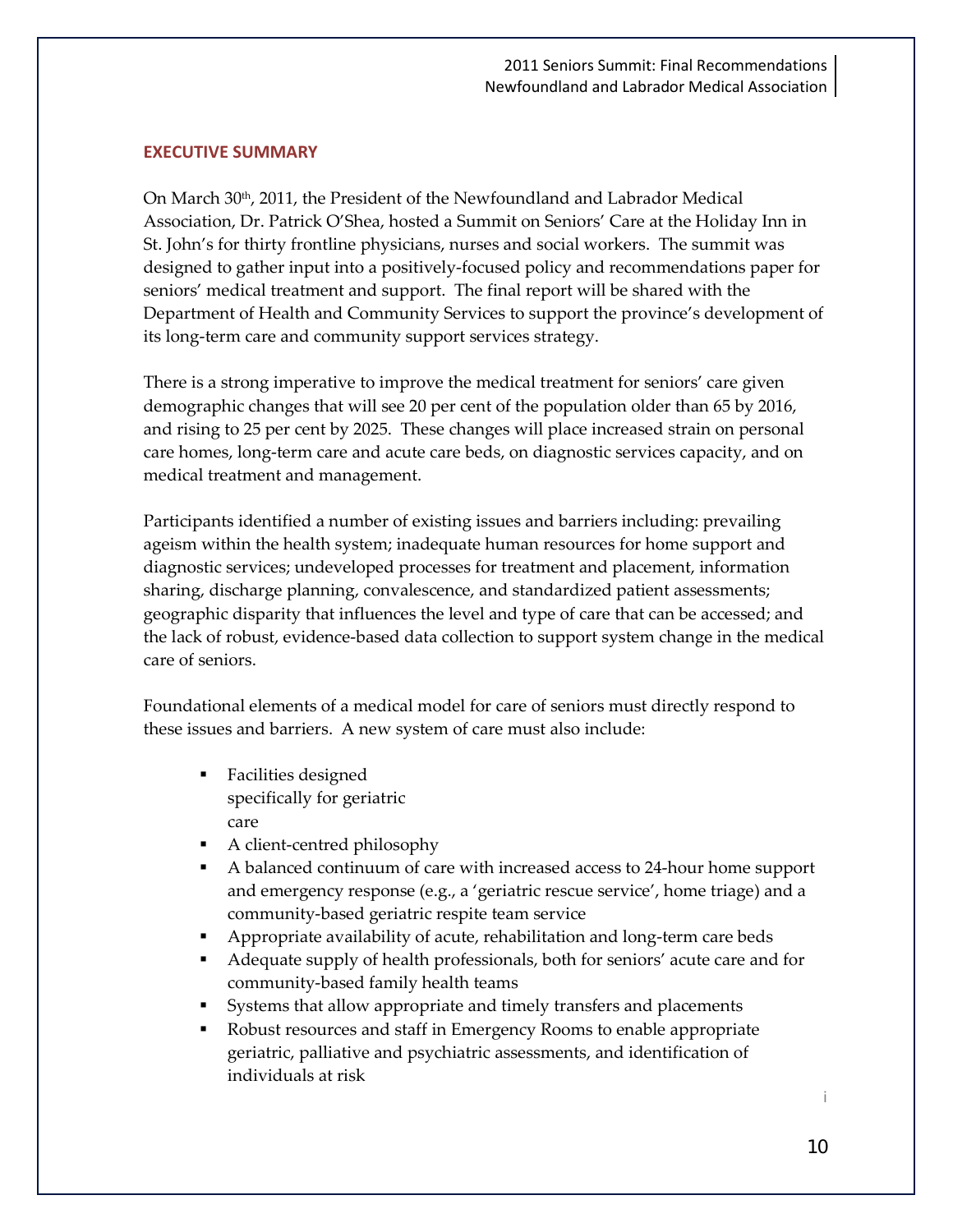- **Information sharing systems**
- A focus on professionals' education and training (e.g., capacity assessments)
- A funding model as well as an alternative payment model that recognizes physicians' contributions to multidisciplinary teams
- **Navigation and advocacy support to support seniors system access and** decision-making
- Enhanced funding and resources in the community to allow seniors to be cared for in their own homes for as long as possible

The summit resulted in four possible models for seniors' medical treatment and support that animated how the foundational elements could be operationalized. Short-term and long-term initiatives were also identified. The significant initiatives highlight the need for:

- A vision and strategy for senior's care, utilizing the great deal of expertise that already exists in the province
- Public discussion regarding the needs and expectations for seniors' care and focused efforts to eliminate ageism
- Leveraging tools and processes that already exist through development of protocols and increased resource support
- Developing a triage process for seniors in Emergency Rooms using appropriate tools
- **Developing an appropriate physician funding model**
- A funding system whereby funding travels with the individual client, versus with the institutional bed

A great deal of optimism was expressed for the ability to make significant system change, especially in light of long-term system savings that could accrue through a streamlined medical model of seniors' medical treatment. Participants expressed their desire to be part of designing this system change.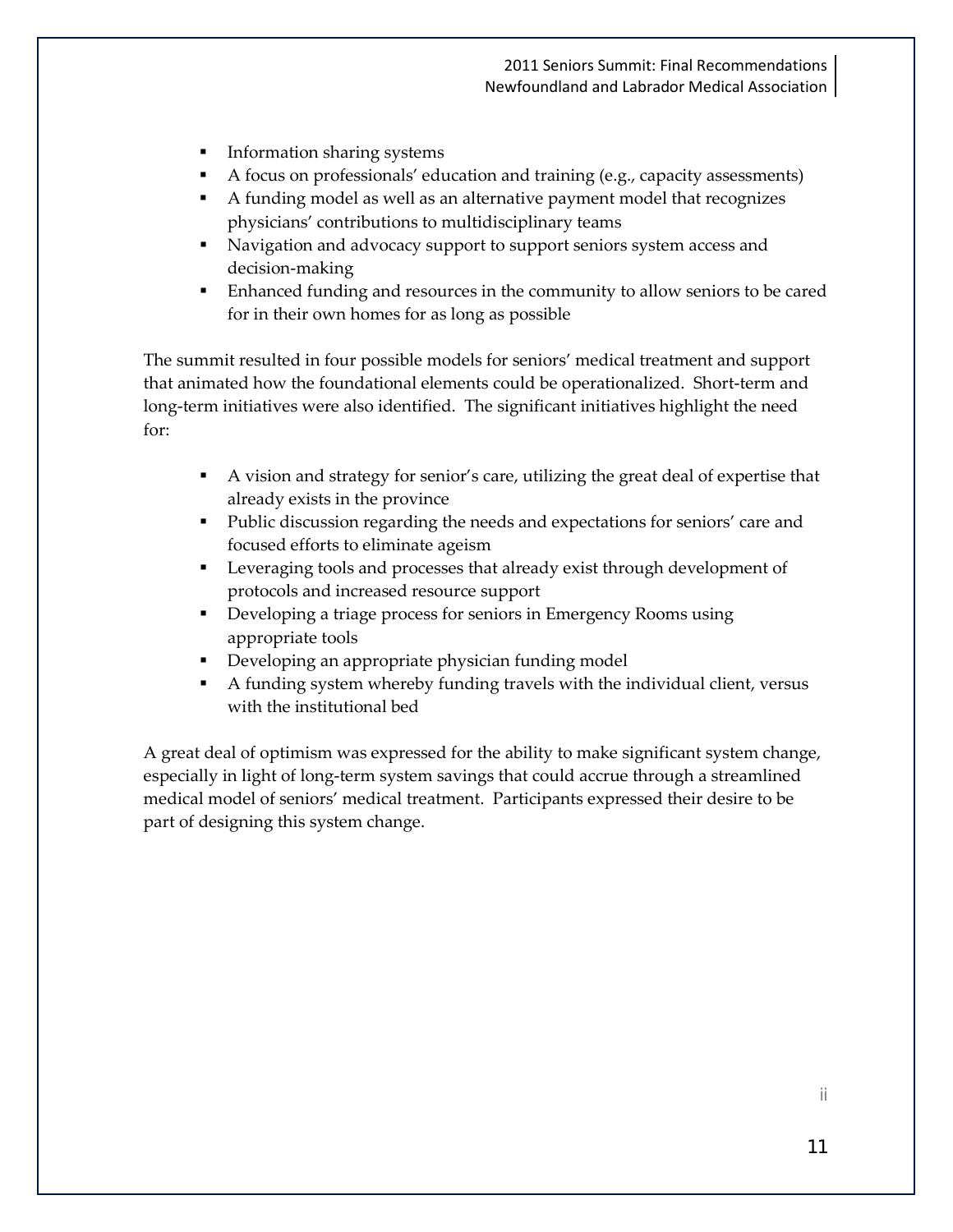## **1. INTRODUCTION**

On March 30<sup>th</sup>, 2011, the President of the Newfoundland and Labrador Medical Association, Dr. Patrick O'Shea, hosted a Summit on Seniors' Care at the Holiday Inn in St. John's. The summit was designed to gather input into a positively-focused policy and recommendations paper for seniors' medical treatment and support. The Summit was also designed to support the province's development of its long-term care and community support services strategy.

A total of thirty individuals attended the Summit, representing frontline physicians, nurses and social workers

This report provides a summary of the Summit's discussion highlights and outcomes. In brief, the agenda for the day entailed:

- Opening remarks and presentations
- Identification of issues and barriers
- Identification of foundational elements of a medical model of seniors' care
- Small group work focused on developing a model for medical care of seniors
- **Presentation and debrief of small groups' models**
- Concluding observations and comments

The agenda is attached as Appendix II.

## **2. OVERVIEW OF OPENING PRESENTATIONS**

Dr. Patrick O'Shea opened the Summit by describing the imperative to improve the medical treatment for seniors' care given demographic changes that will see 20 per cent of the population older than 65 by 2016, and rising to 25 per cent by 2025. These demographic changes will place increased strain on personal care homes, long-term care and acute care beds, on diagnostic services capacity, and on medical treatment and management. He noted that maintaining the status quo for medical care of seniors is not an option, given the demands on the provincial health care budget that stands at approximately \$2.2 billion for 2010/11.

Dr. Roger Butler, Associate Professor-Family Medicine, MUN Faculty of Medicine and Chair of Family Medicine Geriatric Rotation, followed Dr. O'Shea's opening remarks and presented one approach to care of seniors in acute care settings. This approach was based upon his experience in three acute care hospitals in Australia. The hallmarks of this approach are: 1 approach are: 1 approach are: 1 approach are: 1 approach are: 1 approach are: 1 approach are: 1 approach are: 1 approach are: 1 approach are: 1 approach are: 1 approach are: 1 approach are: 1 approach are: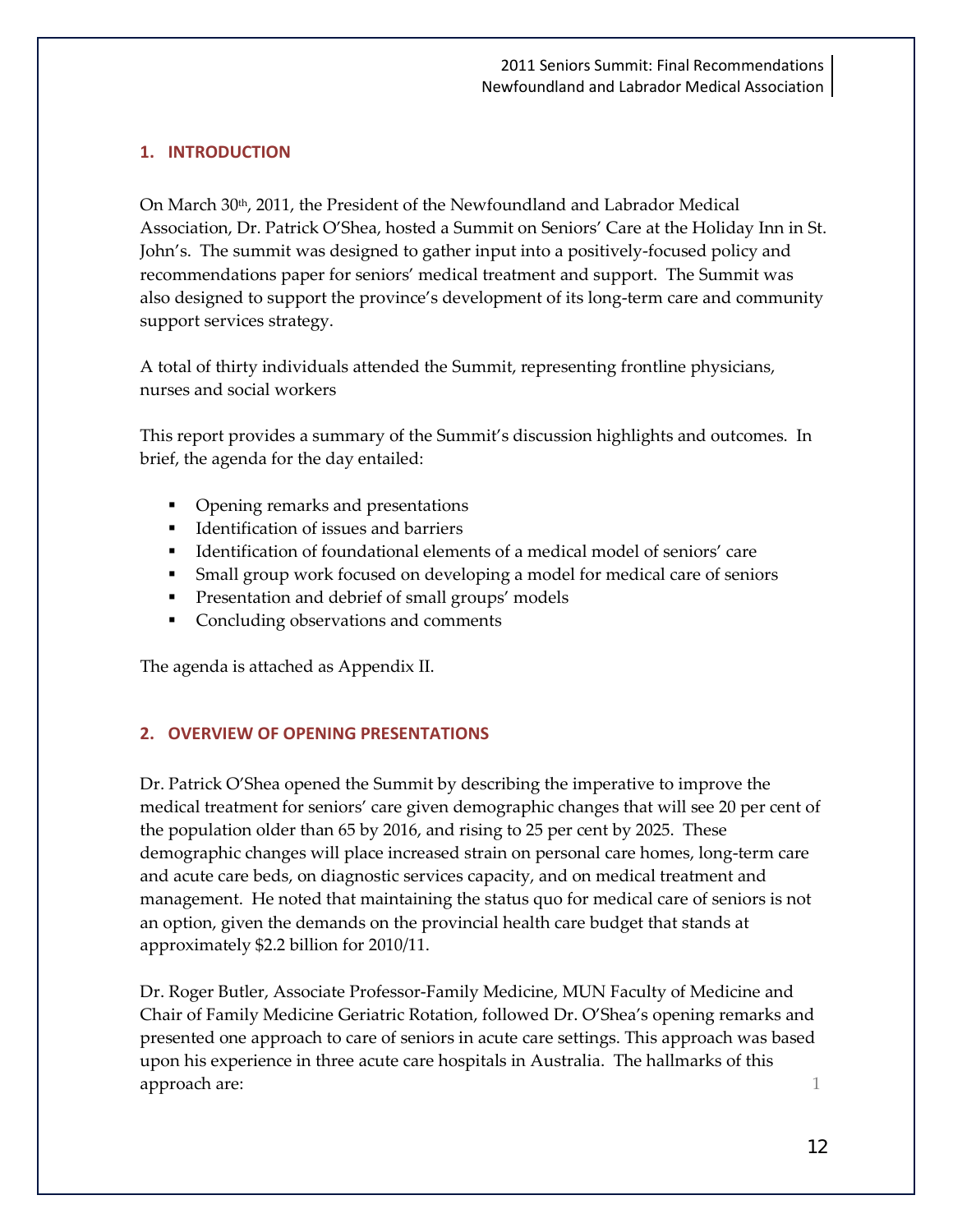- Emergency room triage supported by a comprehensive acute care assessment tool
- Ability to immediately transfer seniors to a six to eight-bed Acute Geriatric Medical Assessment Unit for short stays of 48-72 hours. Such a unit has a higher staff ratio and priority access to investigations and consults
- A four to six-bed Acute Behavioural Unit for medically stable patients. The unit is run by a geriatric psychiatrist
- An Orthogeriatric Ward for pre-operative and 48-hour post-operative care. Weekly team rounds occur, with a focus on direct transfer to early rehabilitation, post-acute care service and/or discharge to home with appropriate supports
- A Post-Acute Care Service in the community for six weeks post-discharge with services offered by a fully-resourced team of registered nurses, occupational therapists, a social worker, a physiotherapist and a physician

Dr. Mehrul Hasnain, Clinical Associate Professor of Psychiatry and Geriatric Psychiatrist (Waterford Hospital), presented strategies to improve geriatric care in community and non-acute care settings. He noted that there are multiple problems for older adults ranging from chronic diseases, cognitive deficits, the effects of multiple medications and depression. Such multiple problems are often under-recognized, delayed in their recognition and/or under-treated. This results in unavoidable suffering, burden, inappropriate placement and increased cost.

Polypharmacy and the targeted conditions of pain, dementia, depression, and delirium were highlighted in terms of their significant burden to affected individuals and the health system. Without action, this burden will escalate considerably.

Dr. Hasnain proposed a process, perhaps through a pilot approach, that would enable timely and appropriate recognition and treatment of these conditions. This process would entail:

- A multidisciplinary approach led by individuals with a professional interest and motivation in geriatric care
- The establishment of baseline measures that include clinical outcomes, service utilization, cost-effectiveness and satisfaction
- **Professional education and skills training, supported by the provision of** appropriate tools
- **Modifications in the approach based upon follow-up measures and outcomes**
- Changes in education and training of health professionals to enable timely and appropriate recognition and treatment of the multiple problems experienced by older adults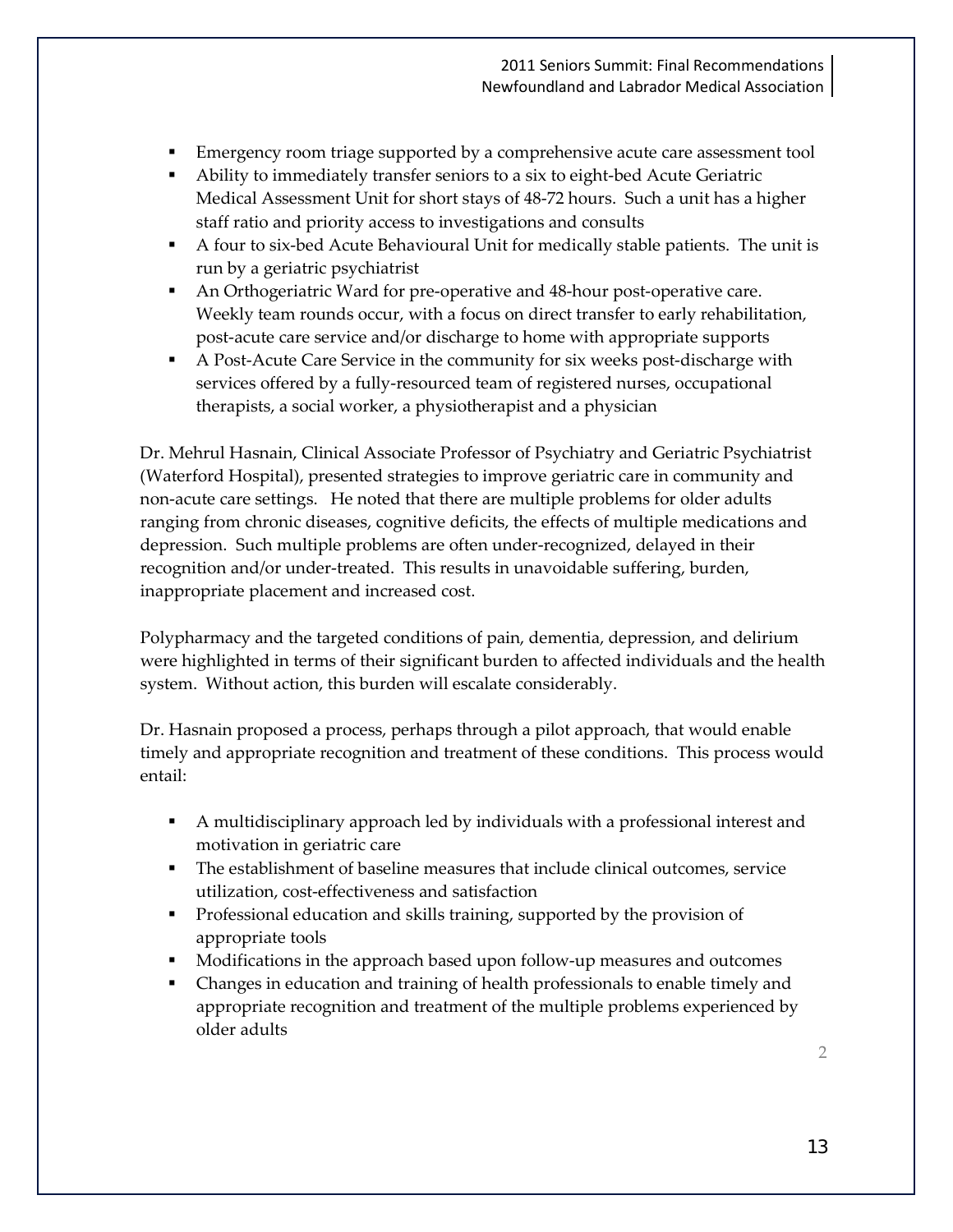### **3. ISSUES AND BARRIERS**

As a full group, building upon the opening presentations, participants identified the issues and barriers related to the effective care of seniors. Based upon their own experiences the identified issues and barriers fall into the following themes:

- *Attitude:* Ageism is prevalent in the health care system resulting in seniors' health conditions being normalized and, consequently, under-treated. Geriatric care is undervalued as a practice focus for many health professionals, with evidence of prejudice being prevalent. Older adults have not garnered political power and their needs are not widely recognized. *Resources:* Woefully inadequate human resources, home support and other services exist to support appropriate diagnosis, treatment and placement. Resource constraints serve to propel ageism attitudes and practices among health professionals. *Process:* Processes such as information sharing, discharge planning, convalescence, and standardized patient assessments are underdeveloped. *Geography:* Where seniors live can significantly influence the level and type of care and treatment that they can access and receive. *Evidence:* The lack of robust, evidence-based data is not currently available to support
- a 'business' case for system change in the medical care of seniors. Positive outcomes of such system change take a long time to fully realize.

#### **4. FOUNDATIONAL ELEMENTS OF A MEDICAL MODEL FOR CARE OF SENIORS**

As a full group, participants identified the foundational elements of a medical model for care of seniors. The identified elements resulted in the following:

*Change Management:* A significant focus must be on achieving philosophical and cultural change at all levels of society and the health care system regarding geriatric care. A focus must be upon geriatric care education and training of health professionals. As well, public education and patient education in the areas of advance health care directives and palliative care is required.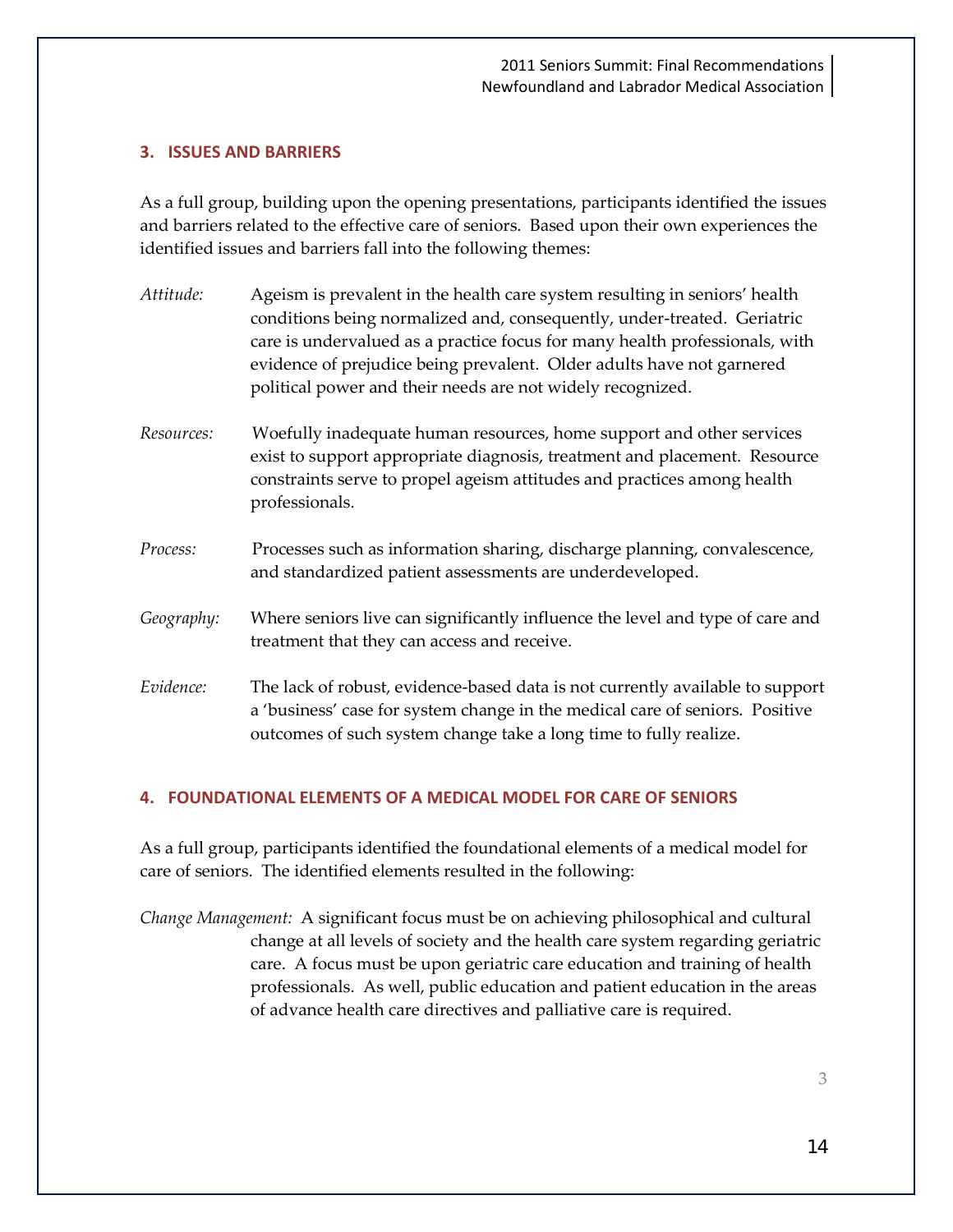An additional component of change management is creating the business case for system change as it relates to care for seniors. The status quo is not an option. The business case should include a model that accounts for changing demographics and the increasing demand on our provincial health system (that is already burdened). A coalition of health care professionals delivering the same message and who are united around a business case may be necessary.

*Quality:* A process and mechanisms for robust data collection, analysis and evaluation must be available. Such a system enables continual quality improvement. Evidence-based tools for identifying individuals' needs are also necessary as are best practice approaches.

*System of Care*: A medical model must include:

- Facilities designed specifically for geriatric care
- A client-centred philosophy
- A balanced continuum of care with increased access to 24-hour home support and emergency response (e.g., a 'geriatric rescue service', home triage) and a community-based geriatric respite team service
- Appropriate availability of acute, rehabilitation and long-term care beds
- Adequate supply of health professionals, both for seniors' acute care and for community-based family health teams
- Systems that allow appropriate and timely transfers and placements
- Robust resources and staff in Emergency Rooms to enable appropriate geriatric, palliative and psychiatric assessments, and identification of individuals at risk
- Information sharing systems
- A focus on professionals' education and training (e.g., capacity assessments)
- *Funding:* This includes adequate and increased funding and a funding model. Each component of the funding model for the medical treatment of seniors must be honoured, including an increased level of home support and other community support services. It must also achieve greater transparency for determining health expenditure priorities. An alternative payment model that recognizes the value of physicians' contributions to multidisciplinary teams will also be necessary.

*Navigation* 

*and Advocacy*: System navigation and advocacy support is required to improve seniors access to necessary services and their decision-making process.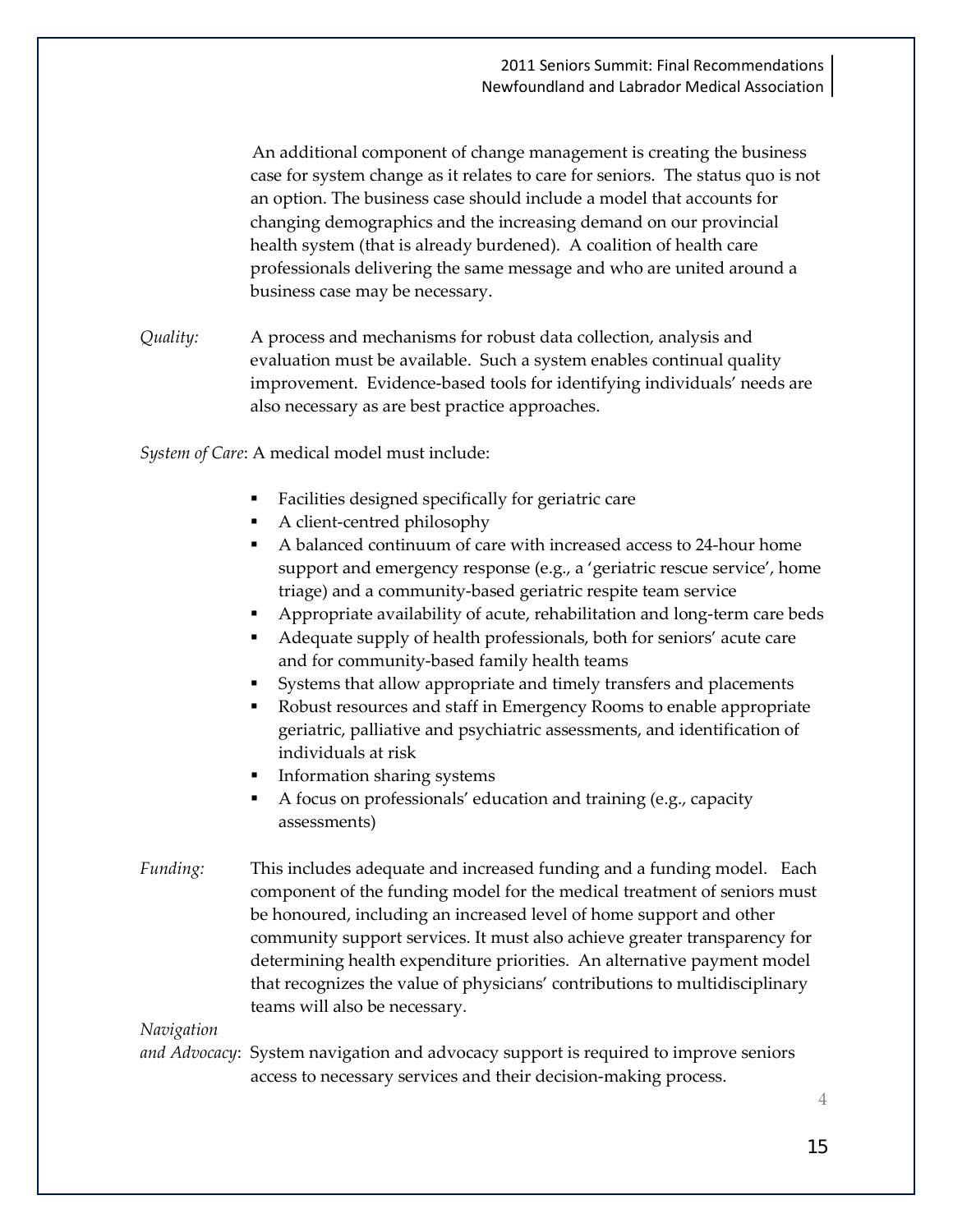#### **5. BUILDING A MODEL**

In four small groups, participants focused on developing a medical model that would meet the health care needs of seniors. A synopsis of each of the models follows:

#### **Model One**

The focus of this group's work was in achieving client/family-centred care across the continuum. This included the components of:

- An educated public regarding what is available, how to access services and system navigation support
- Educated geriatric care professionals and a significant culture change and attitude shift toward care and treatment of seniors
- Chronic disease management through interdisciplinary teams
- The critical role of an information sharing system
- A funding model that supports the medical model, including an alternate payment system for physicians and a funding mechanism whereby funding is aligned with the individual client rather than the institutional bed



<sup>1.</sup> Team consists of RN, MD. OT, PT, NP and SW

<sup>2.</sup> Those in LTC must have same access to services as well elderly to ensure equitable service delivery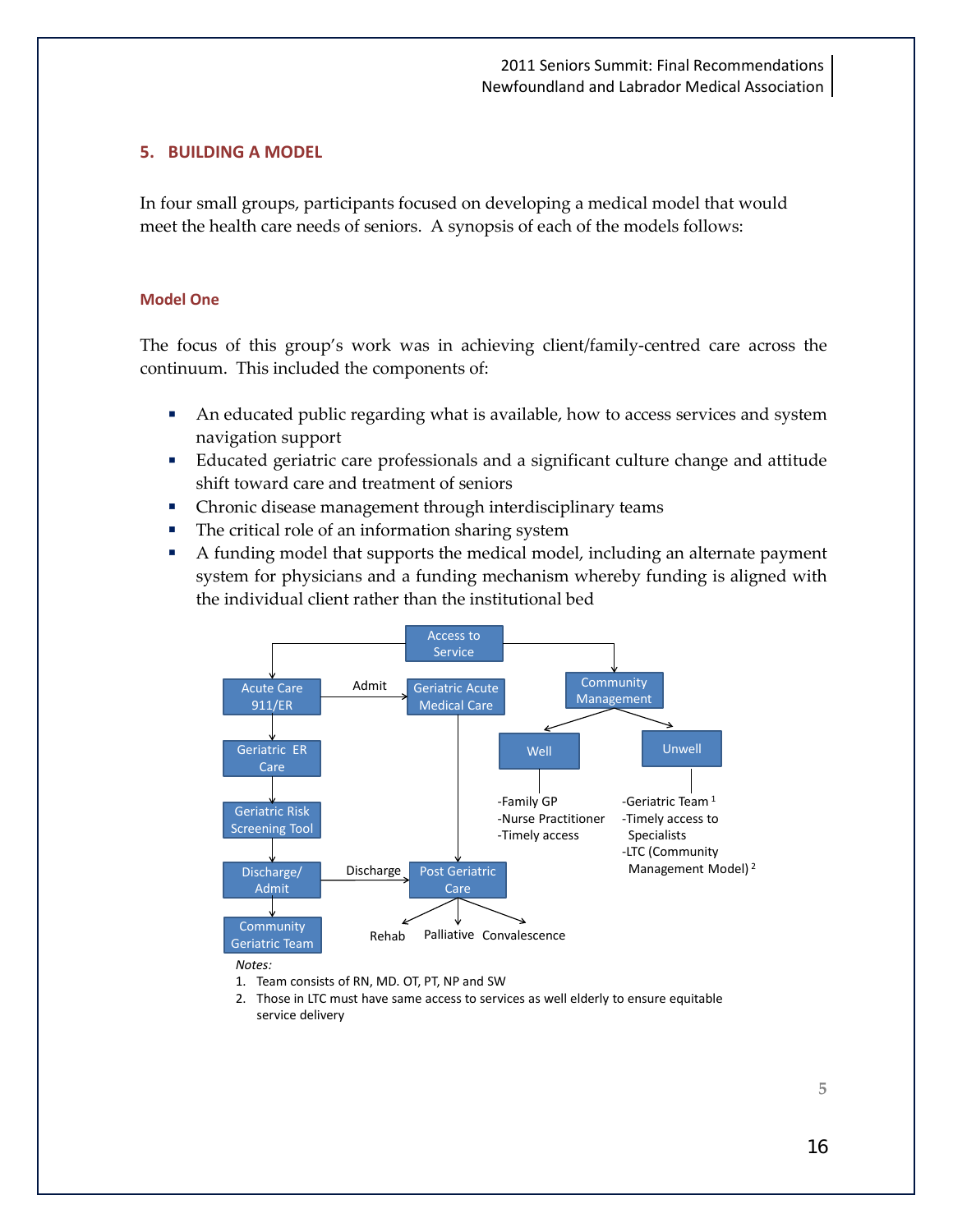#### **Model Two**

Essential components of this model are as follows:

- As a starting point, the group utilized the elements of the model presented by Dr. Butler earlier in the day. This includes geriatric triage (possibly conducted by a geriatric nurse) with the aid of an assessment tool. Telephone triage on a 24/7 basis should also be in place
- A navigator/liaison nurse plays an important role in directing patients to resources
- **Provision of appropriate levels of service based upon needs, and recognizing that** needs can change
- Discharge planning from nursing home to the client's home is possible if heath status improves. This requires increased levels of emergency home support services, home support staff who are on retainers, and increases in the ceiling for the hours of care that can be provided
- Safe transitions from one level of service to another (and back) is necessary
- Nursing home protocols should exist for dehydration, pneumonia, advanced health care directives and urinary tract infections
- Advanced health care directives should exist for everyone
- Respite and convalescent care services are required
- Use of nurse practitioners as important health care team members

#### **Model Three**

Essential components of this model are as follows:

- **Key Principles** 
	- o Funding follows the client not the bed
	- o Flexibility
	- o Philosophy of independent living
	- o Services aligned with philosophy
	- o A developed continuum of services that provide choice
- Community Intake Triage (whether initiated by phone-in or presenting in the Emergency Room)
	- o 911
	- o Information technology links and support
	- o Primary triage enabled by lists of services and contact nurses
- Geriatric Centre (24/7 access)
	- o Designated hospital
	- o Acute team (inpatient and outpatient)
	- o Maintenance team (pre-hospital and post-hospital)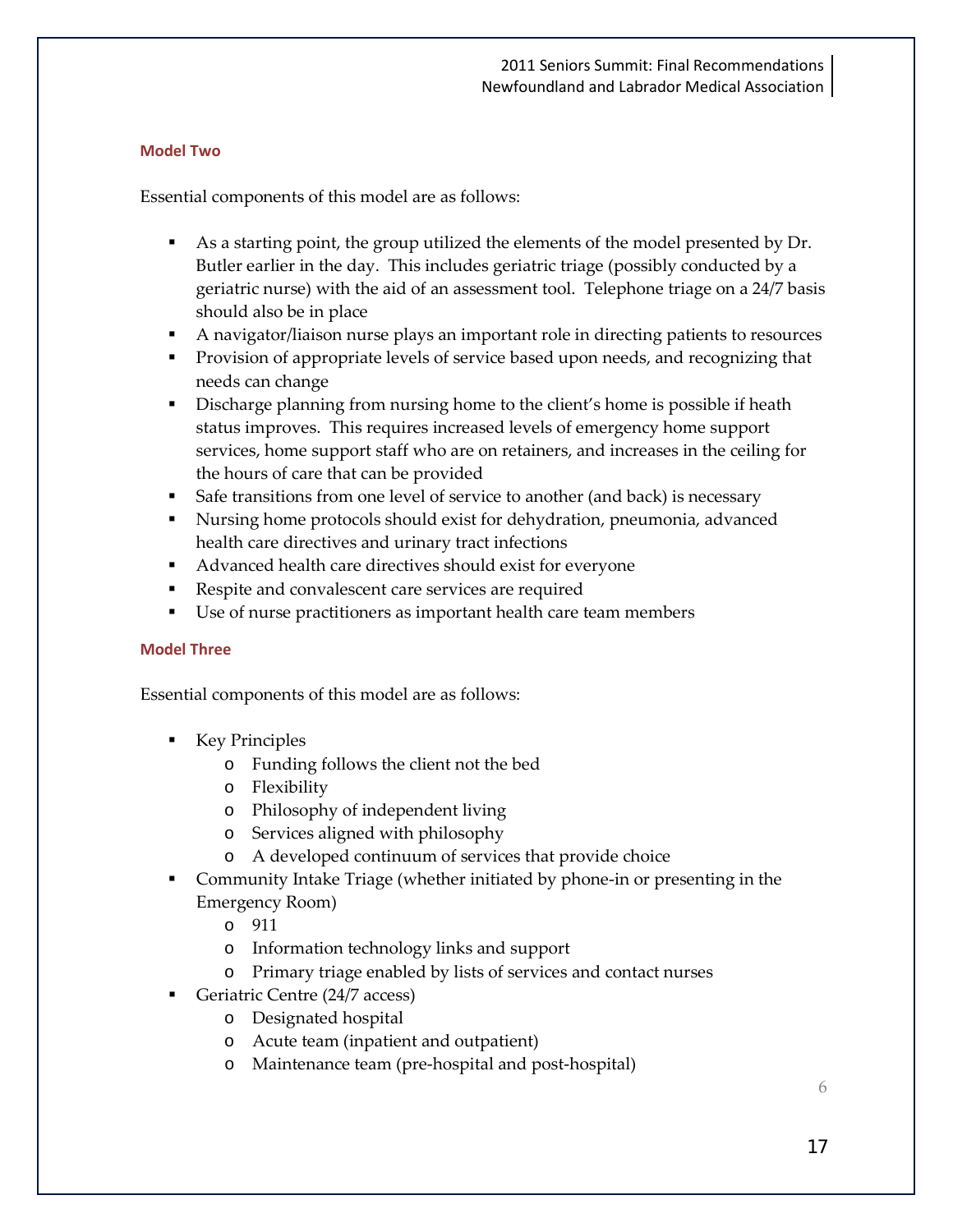- o Call system teams
- o Home visits
- **Family Medicine Teams**
- Assessment Tools
- **Emergency** 
	- o Assessment (triage) tool that is attached to services
	- o Designated geriatric area (in emergency/acute care)
	- o Multidisciplinary team priority access to investigations/specialists
	- o Post-acute care service to ensure minimum hospital time
- Post-Acute Care
	- o Teams that provide in-home care (60 days)
	- o Continued assessment for long-term planning
	- o Referral to appropriate service if unable to remain at home with supports

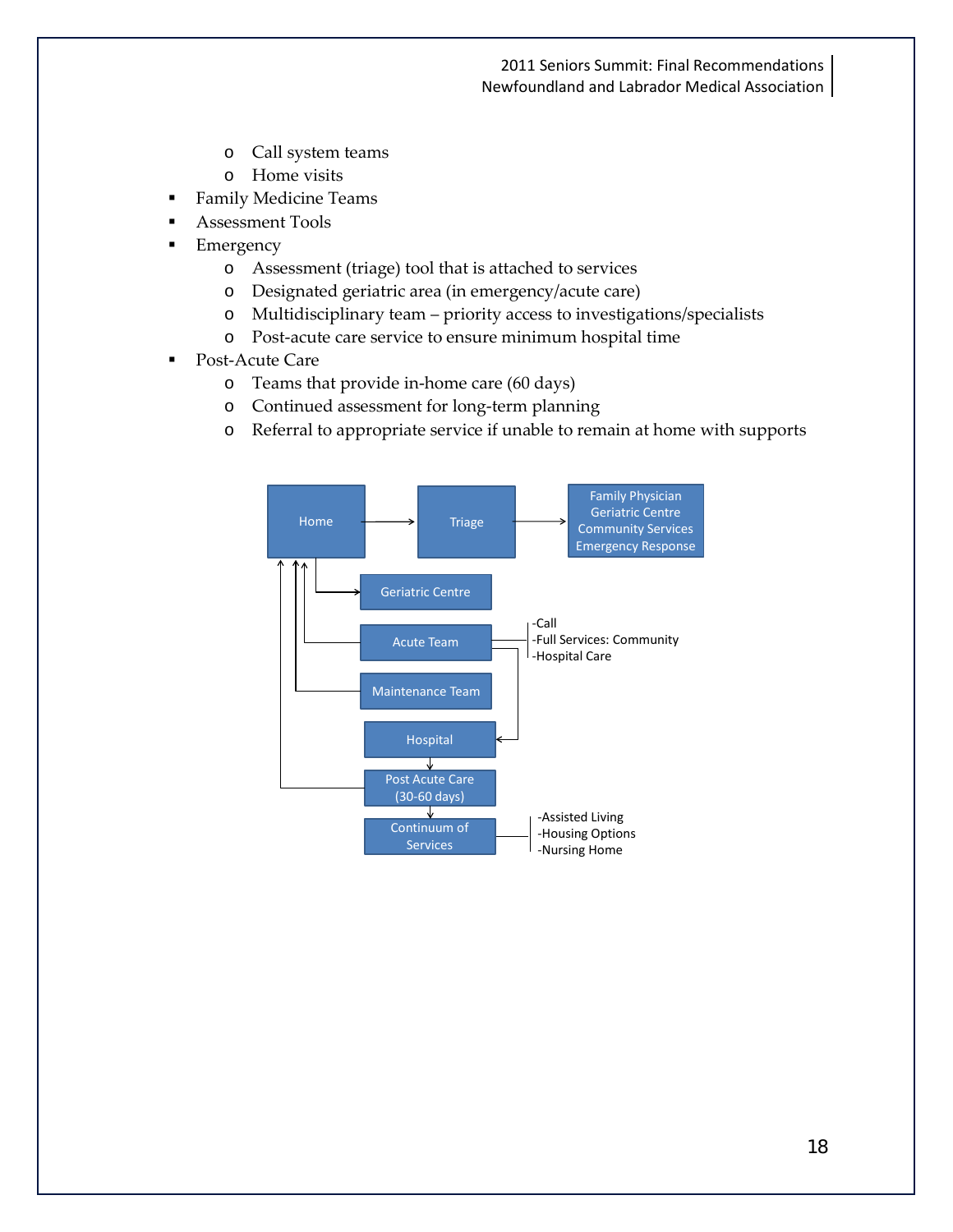#### **Model Four**

The following are the hallmark features of the fourth medical model of care for seniors presented:

- Communication among health care providers represents a foundational element. Interaction must be enabled between family physicians, specialists and personnel in rehabilitation, home support, palliative care, personal care home and long-term care settings
- Seniors' triage is necessary in the Emergency Room and requires a specific skill set
- A navigator is necessary to support the client/family, and works to ensure client-centred care and services
- A focus on community services is necessary as this is where patients reside. It is important that anyone from a community-based team can make a referral to a central intake team. Members of the community-based team include professionals such as a family physician, a nurse practitioner, a registered nurse, a physiotherapist and a social worker
- The central intake team uses comprehensive assessment tools, makes referrals to appropriate services and assigns a case manager
- The scope and nature of community-based home support services must be increased such that a community-based rehabilitation team is equipped to conduct assessments and provide oversight for nursing homes within their region
- A feedback loop is also necessary to enable all team members to assess their interventions and reflect on whether or not the interventions worked
- It will also be necessary to assess inefficiencies in the current system of care as there are many tasks that detract from patient care that could be better designed
- Attention must also be paid to family physicians to ensure they are equipped/supported to take on tasks for after-hours support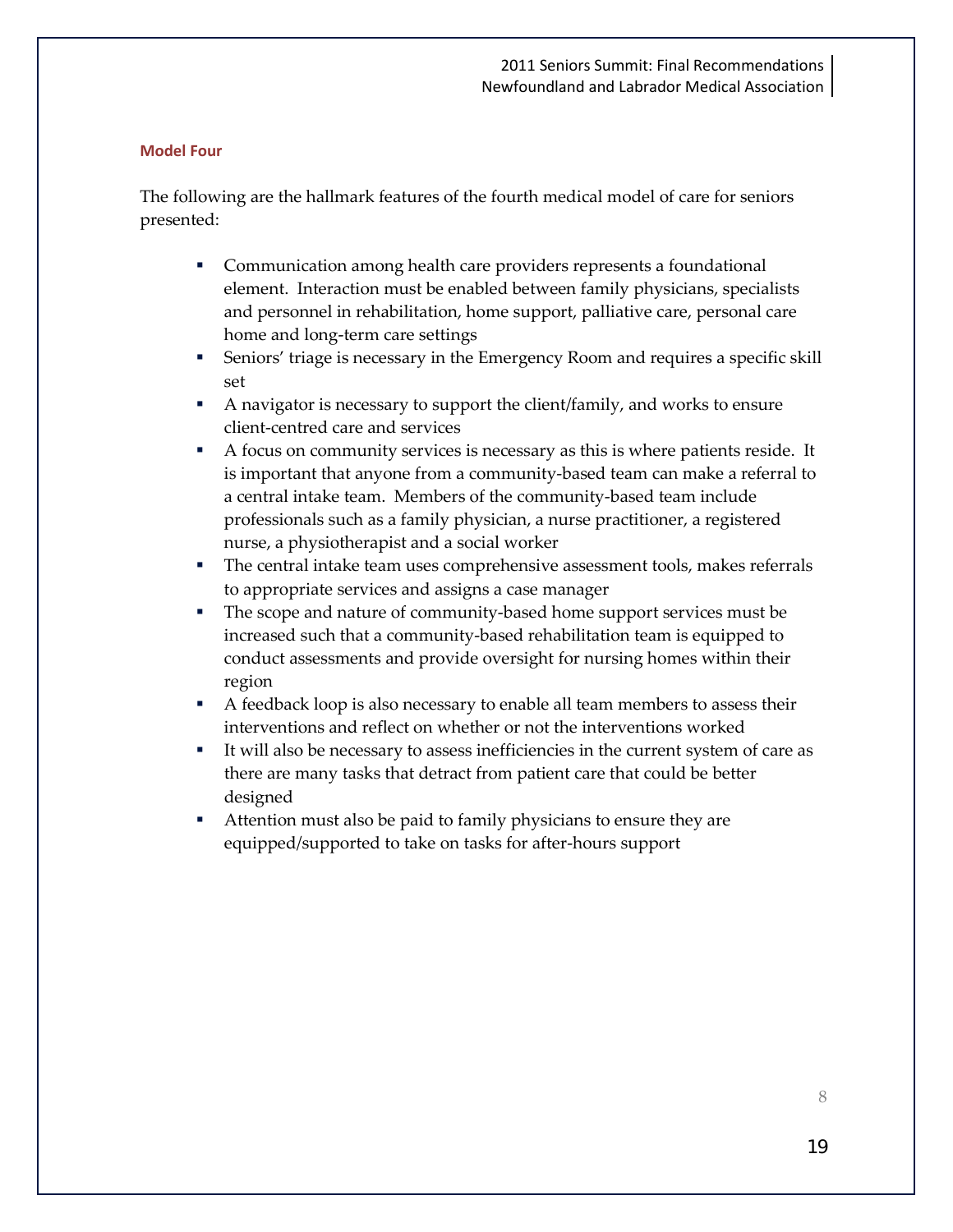## **6. SHORT-TERM AND LONG-TERM OPPORTUNITIES**

Small groups were also asked to identify those actions which could be pursued in the short term (next 5 years) and long term (15 years). The following opportunities were identified and are not presented in any particular order:

#### **Short Term**

- **Establish a Geriatric Interest Consortium**
- Establish a vision for what seniors' care should look like for the province
- Initiate public discussion regarding the needs and expectations for seniors' care
- Use tools already in place and incorporate Beers criteria in Emergency Rooms, admissions and nursing homes
- **Ensure a discharge liaison nurse is in place at each acute care facility**
- Use InterRAI as an assessment tool for frail, at-risk patients
- **Establish and implement a delirium protocol**
- **Establish navigators for seniors' care**
- **IDED** Increase the number of volunteers in hospitals
- Conduct education/training regarding geriatric care philosophy, commencing with Orthopedics and Neurology
- **•** Develop and implement a Geriatric Assessment tool for Emergency Room assessment
- **Develop a triage system/process**
- **INCREASE FESOURCES IN NURSING AND ALLET INCRESS** Interacts and allied health professions
- Develop an appropriate physician funding model
- Develop and implement a funding system whereby funding travels with the client
- Require completion of advanced health care directives prior to admission to long-term care

## **Medium Term**

- **Implement information technology solutions**
- Establish a mobile SWAT team that can quickly respond to seniors' health care needs
- **Increase number of convalescent beds**
- Ensure availability of recreation therapy personnel for the 4 pm to 9 pm timeframe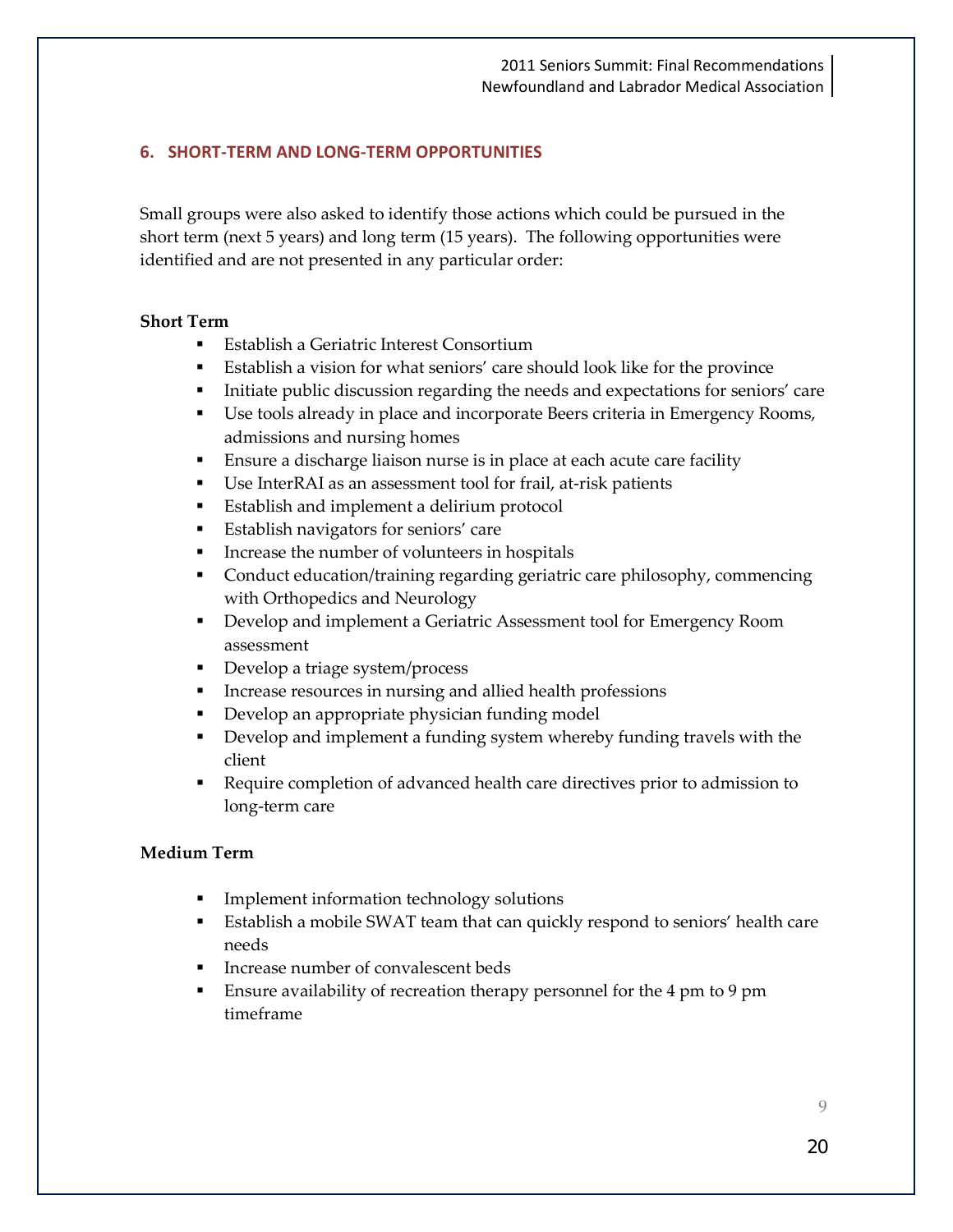#### **Long Term**

- Establish a Geriatric Centre/Urgent Care Centre
- Develop continuum of care options, including more Level 2 and 3 long-term care beds, more dementia daycare beds, and night and respite beds

## **7. PRIORITY AREAS OF FOCUS**

Through a full group discussion, participants collectively identified the priority areas of focus. In doing so, there was a shared and strong sentiment that the status quo is not an option. However, it was also noted that there is a great deal of seniors' care expertise already in the province, that national benchmarking already exists, and that the screening, assessment, monitoring and evaluation tools required are readily available. Indeed, a great deal can be accomplished through realignment of resources to address the extremely high vulnerability of this patient population and to achieve greater system efficiency.

Nonetheless, to ensure appropriate care for seniors requires cultural change and political will and commitment. Sound change management practices are required, as the models of care discussed by participants all represent a significant departure from current practice. For example, funds that are associated with a client rather than a bed, will enable more relevant and timely care and a greater degree of patient decision-making autonomy. However, it also compels system change and a measured degree of risk that is inherent in any system change. Similarly, a commitment to discharge from an acute care bed to other settings within 30 to 60 days of admission requires a robust continuum of care and changes in current mindsets and practices.

A significant emphasis must be placed on developing a strong consumer-driven (clientfocused) approach. Additionally, there is a strong imperative to ensure education of professionals at all levels occurs to remedy attitudinal problems being experienced in the delivery of care to seniors. Geriatric care must be instilled as core medical school curriculum.

A fully-resourced continuum of care must be pursued to achieve a comprehensive, multidisciplinary geriatric service. In developing this service continuum, diligence is required to ensure there are safe transitions from one form of care to another, as well as an environment of continuous reassessment to ensure individuals are receiving the right care, at the right time and in the right place.

Finally, it was noted that as a priority, physician remuneration for geriatric care must be redesigned. Such a remuneration system should provide reimbursement for care and services that enable the optimal delivery of the continuum of care for seniors.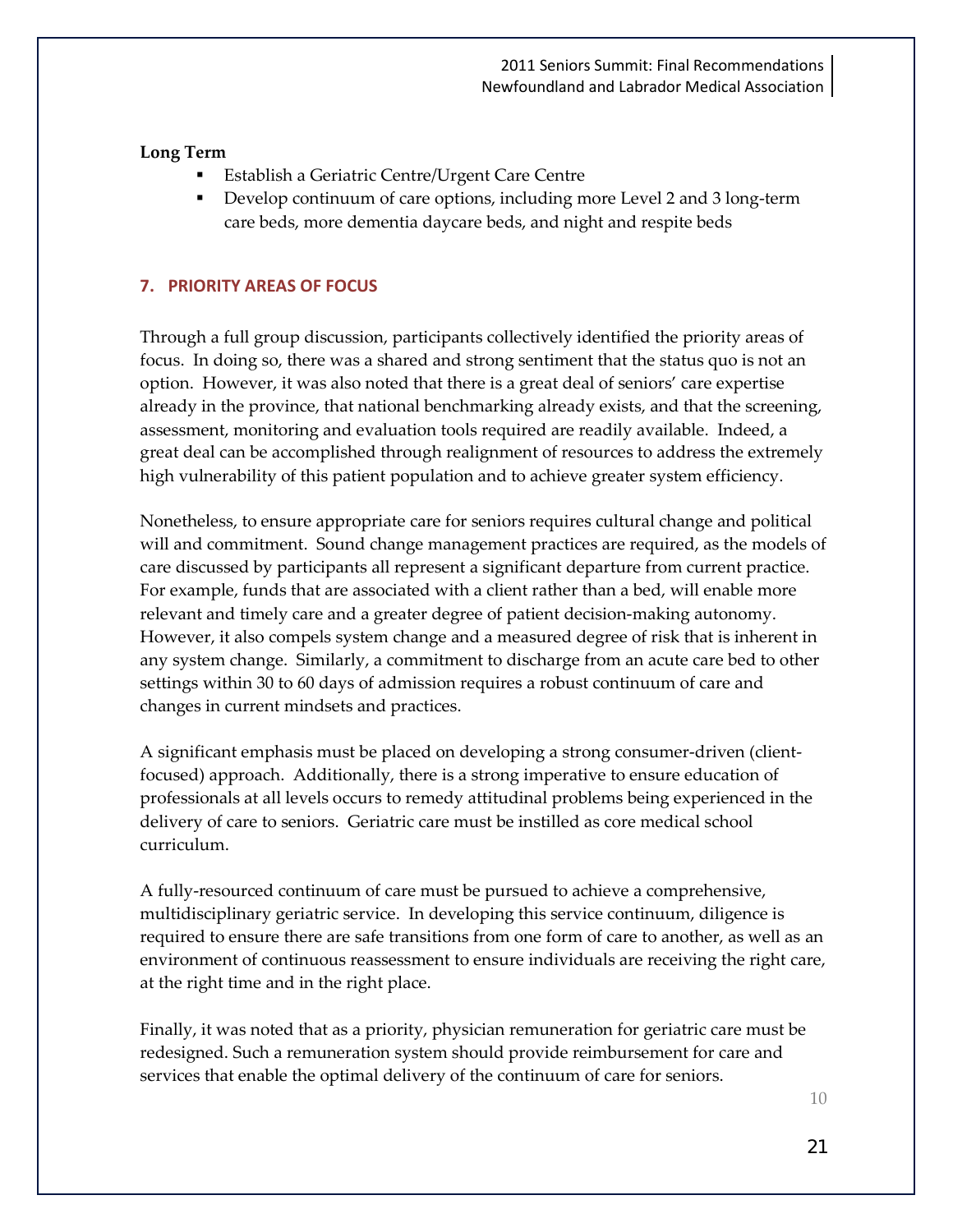## **8. SUMMARY OF PARTICIPANT FEEDBACK**

Participants completed an open-ended feedback form. The following are representative comments made about the 2011 Seniors Summit.

#### **What Went Well**

- A great day with great ideas; excellent exchange of information; first rate; invigorating
- **•** Opportunity for networking with colleagues; cross services interaction
- Great presentations; relevant to my practice
- A very good process; well organized and conducted
- **Interesting and informative day**
- Group work summarized the key initiatives to address
- **Excellent interaction**
- A first step in transformation of geriatric health care
- **Pleased with the passion expressed**
- **Focused, positive discussion**
- New ideas and approaches discussed

#### **Actions Required to Build on Summit Outcomes**

- Hoping to see a model I can work with
- We need to continue the momentum
- Our ideas should not be shelved as we do not want to be at the same place in 10 to 15 years' time
- **More community resources are necessary to decrease slope of curve of increasing** health care costs
- We need a concrete business case and care model for seniors' care
- We need to move fast to transform the ideas into action
- I already have ideas to move forward with positive changes
- We have the expertise here in the province and now we need to act upon it
- Would like to see a centralized intake team for timely screening and direction to appropriate resources
- We need a follow-up meeting to develop strategy and action plan. Ensure public and non-governmental agencies also involved in future planning
- Need cultural changes regarding issues of ageism
- Start small and build upon our successes
- Focus on the immediate/short-term wins, including for 24/7 access for patients for appropriate triage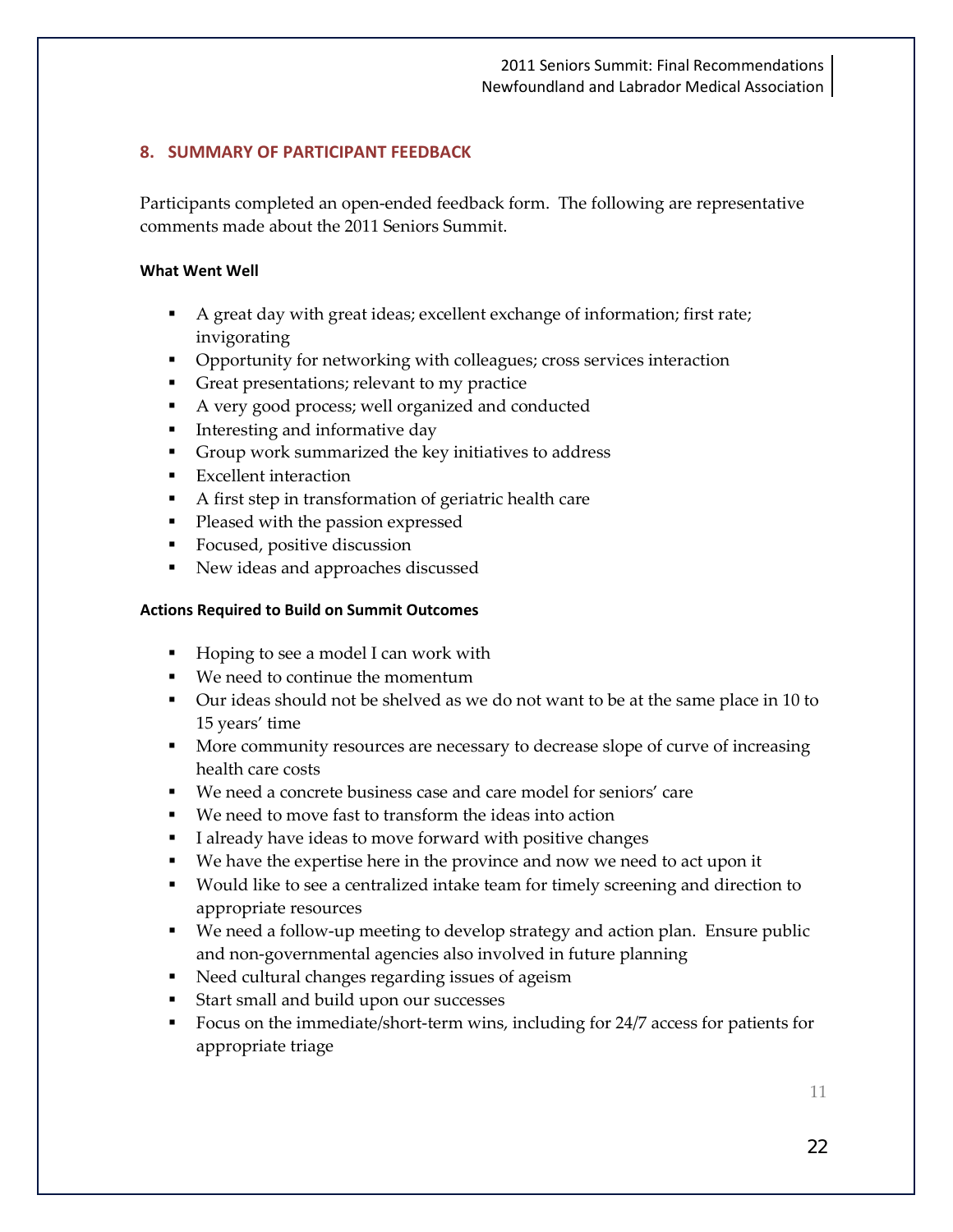#### **APPENDIX II: Seniors' Summit Participant Listing: March 30th, 2011**

Dr. Paul Bonisteel Family Medicine New Harbour Medical Clinic

Dr. Roger Butler Family Medicine Dr. Leonard A. Miller Centre

Ms. Pam Carter Resident Care Manager Glenbrook Lodge & Villa

Ms. Michelle Clarke, RN Division Manager St. Clare's Emergency

Ms. Glenda Compton Regional Director Long-term Care, Eastern Health

Mr. Bruce Cooper Deputy Minister Department of Health and Community Services

Mr. Darryl Cooze, RN, BN Division Manager HSC Emergency Emergency and Paramedicine Program

Ms. Deborah Ronayne Craig Community Mental Health Nurse Geriatric Psychiatry

Dr. Percy Crocker Family Practice Newfoundland Drive Family Practice

Ms. Kelly Deering E.R. Social Worker Health Sciences Emergency Dept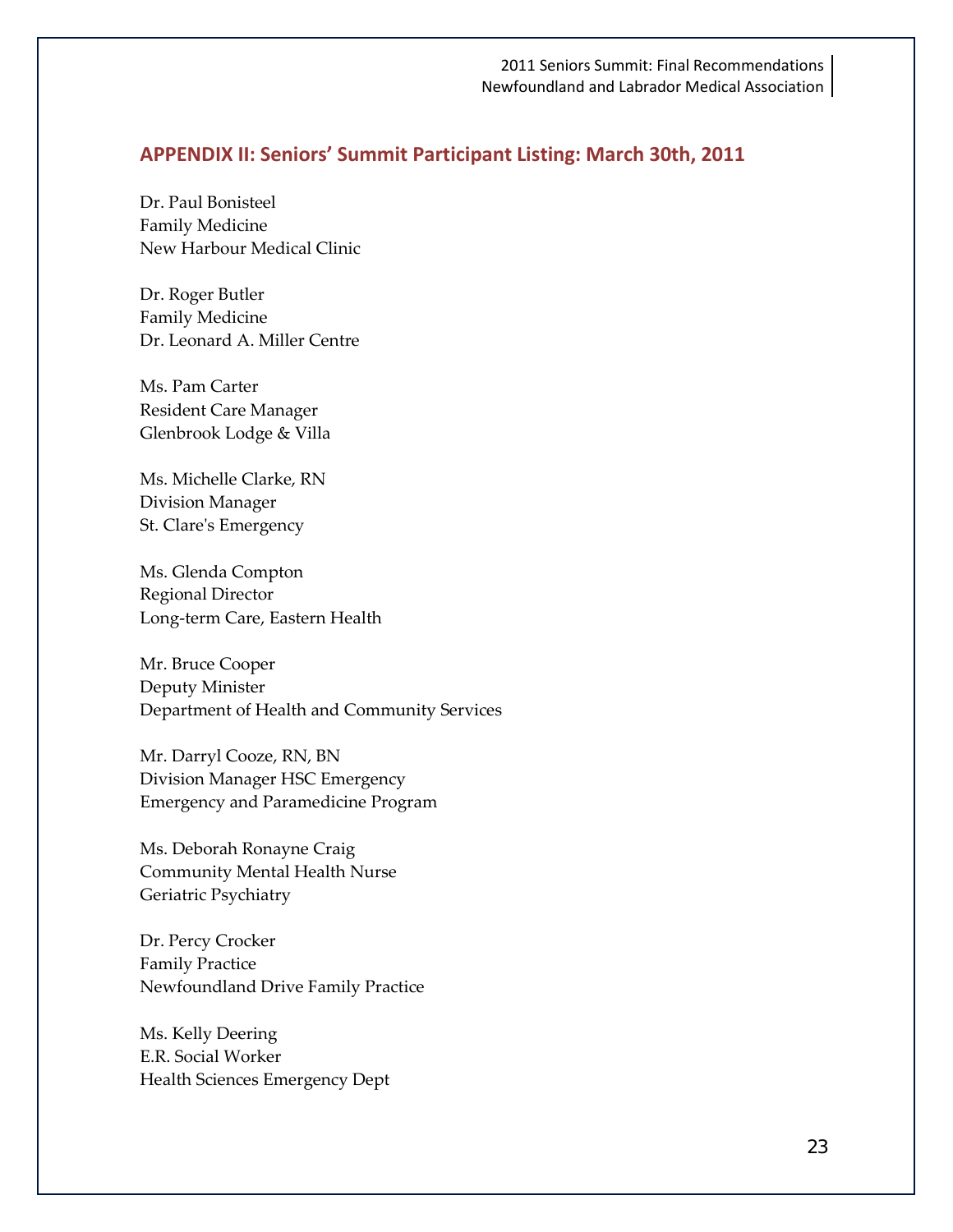Ms. Susanne Harris Regional Manager, Placement Services Long Term Care, Eastern Health St. Patrick's Mercy Home

Dr. Merhrul Hasnain, DABPN Clinical Associate Professor of Psychiatry Geriatric Psychiatrist, Waterford Hospital

Dr. Cathy Hickey Psychiatry Dr. Leonard A. Miller Centre

Dr. Bruce Hollett General Practice Waterford Hospital

Dr. Vaughan Jackson Family Medicine East End Medical Clinic

Mr. Larry Kelly, RN, MScR Program Director Rehabilitation and Continuing Care

Ms. Alice Kennedy Regional Vice President Long Term Care, Rehabilitation, Community Support Programs, Continuing and Palliative Care

Ms. Elizabeth Kennedy Regional Director Clinical Efficiency Eastern Health

Dr. Jason McCarthy Family Medicine, Dr. Leonard A. Miller Centre; Clinical Chief, Rehabilitation & Continuing Care

Dr. Aaron McKim Family Medicine East End Medical Clinic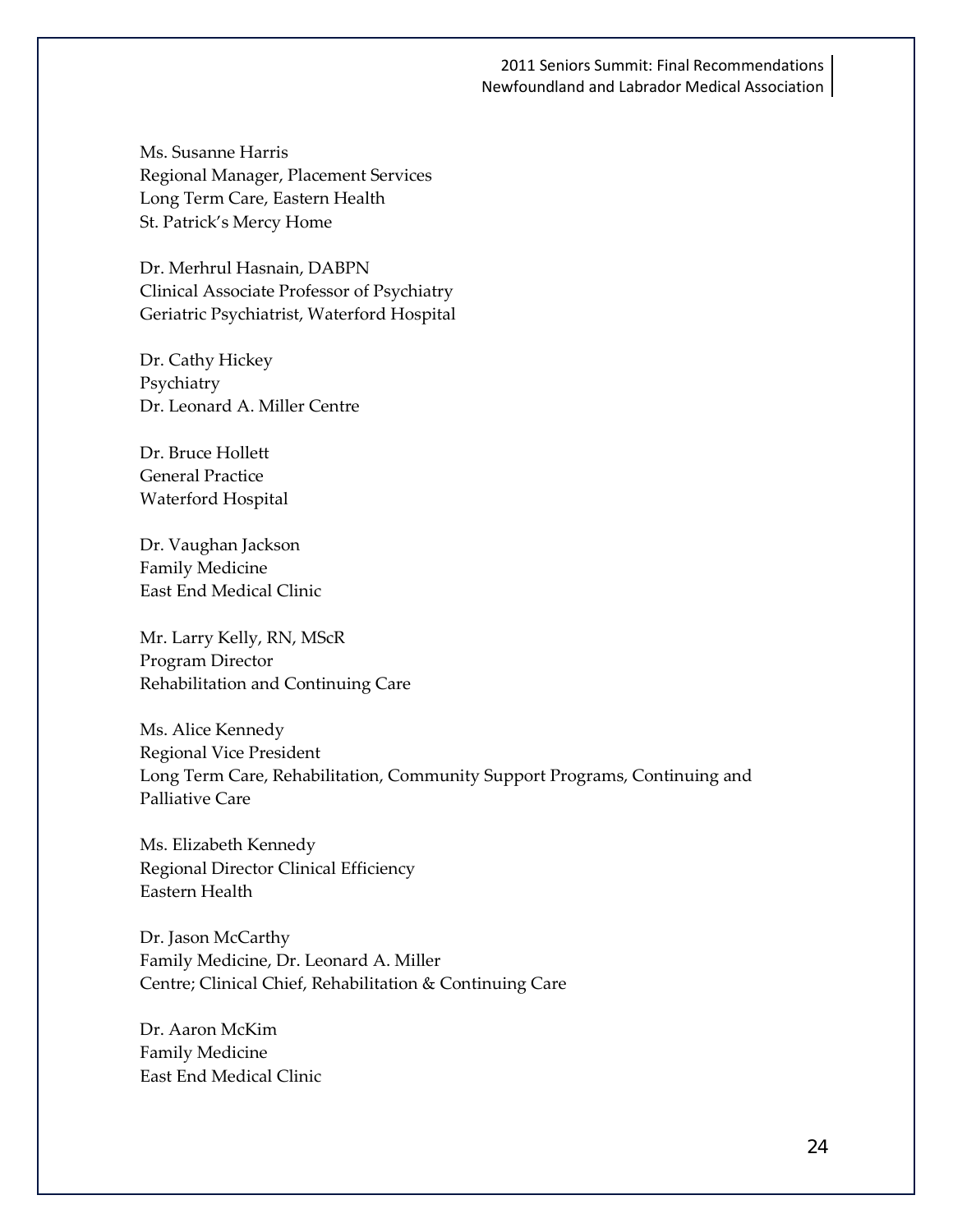Ms. Debbie Morris Director (A) Long-Term Care and Community Support Services Department of Health and Community Services, GNL

Ms. Terri Jean Murray Social Work Manager Clinical Efficiency Eastern Health

Ms. Judy O'Keefe Regional Director, Long Term Care Program, Placentia Health Centre, Eastern Health

Dr. Pat O'Shea Family Medicine Newfoundland Drive Family Practice

Dr. Vinod Patel General Practice, Emergency Medicine Patel Medical Centre

Dr. Ann Sclater Geriatric Medicine, Dr. Leonard A. Miller Centre; Professor of Medicine, Internal Medicine and Geriatric Medicine, MUN

Ms. Trudy Smith Community Health Nurse Eastern Health

Ms. Carol Snelgove Social Worker Community Health and Nursing Services St. John's Region, Eastern Health

Ms. Linda Turner Geriatric Psychiatry Program Eastern Health

Ms. Brenda Wakeham Geriatric Psychiatry Referral Coordinator Eastern Health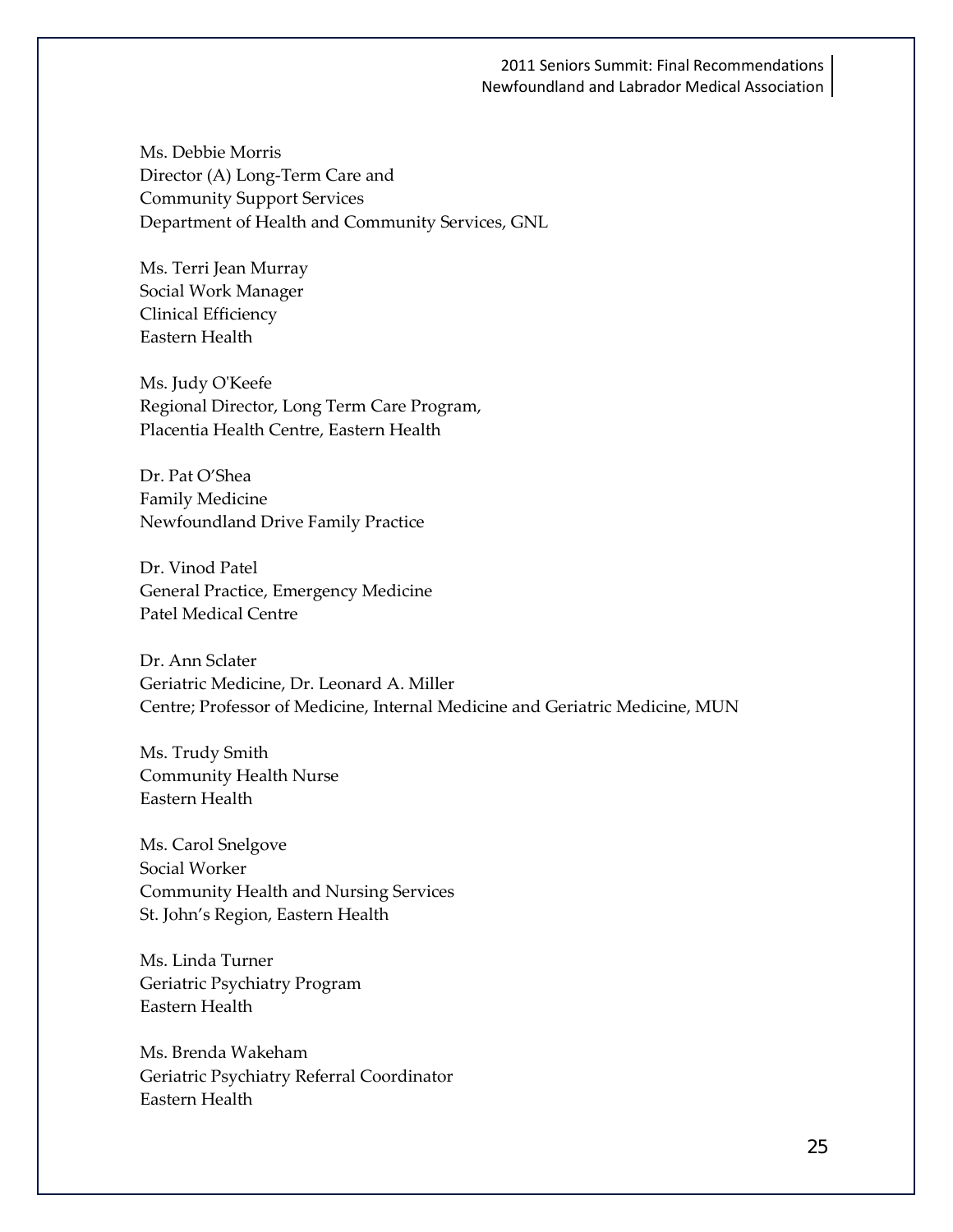# **Appendix III: Agenda for 2011 Seniors Summit**

**2001 SENIORS SUMMIT Holiday Inn, St. John's 08:30 to 16:00 - March 30th, 2011** 

#### **About the Summit**

This summit is expected to result in a positively-focused policy and recommendations paper that focuses on the medical treatment and support required to ensure the province's health system is well-positioned to meet the current and future medical care needs of an aging population. The Summit will serve as an important focus on medical treatment that can support the province's development of its long term care strategy.

#### *Agenda*

- **08:30 Welcome and Introductions** Jane Helleur, Summit Facilitator
- **08:40 Setting the Stage: Why Focus on Seniors' Care?** Dr. Patrick O'Shea, NLMA President
- **09:00 Strategies to Improve Seniors' Care**

#### *Acute Care Settings*

Dr. Roger Butler: Associate Professor-Family Medicine, MUN Faculty of Medicine and Chair of Family Medicine Geriatric Rotation

#### *Community and Non-Acute Care Settings*

Dr. Mehrul Hasnain: Clinical Associate Professor of Psychiatry, MUN Faculty of Medicine and Geriatric Psychiatrist, Eastern Health

#### **10:00 Refreshment Break**

# **10:20 Foundational Elements of a Medical Model of Care for Seniors**

Full Group Discussion

- What are the issues and barriers being experienced at the frontline service level?
- From this morning's presentations, what elements could be incorporated into a medical model of senior's care?
- What other core elements of a model are required?

#### **12:00 Lunch**

#### **12:40 Developing a Working Model**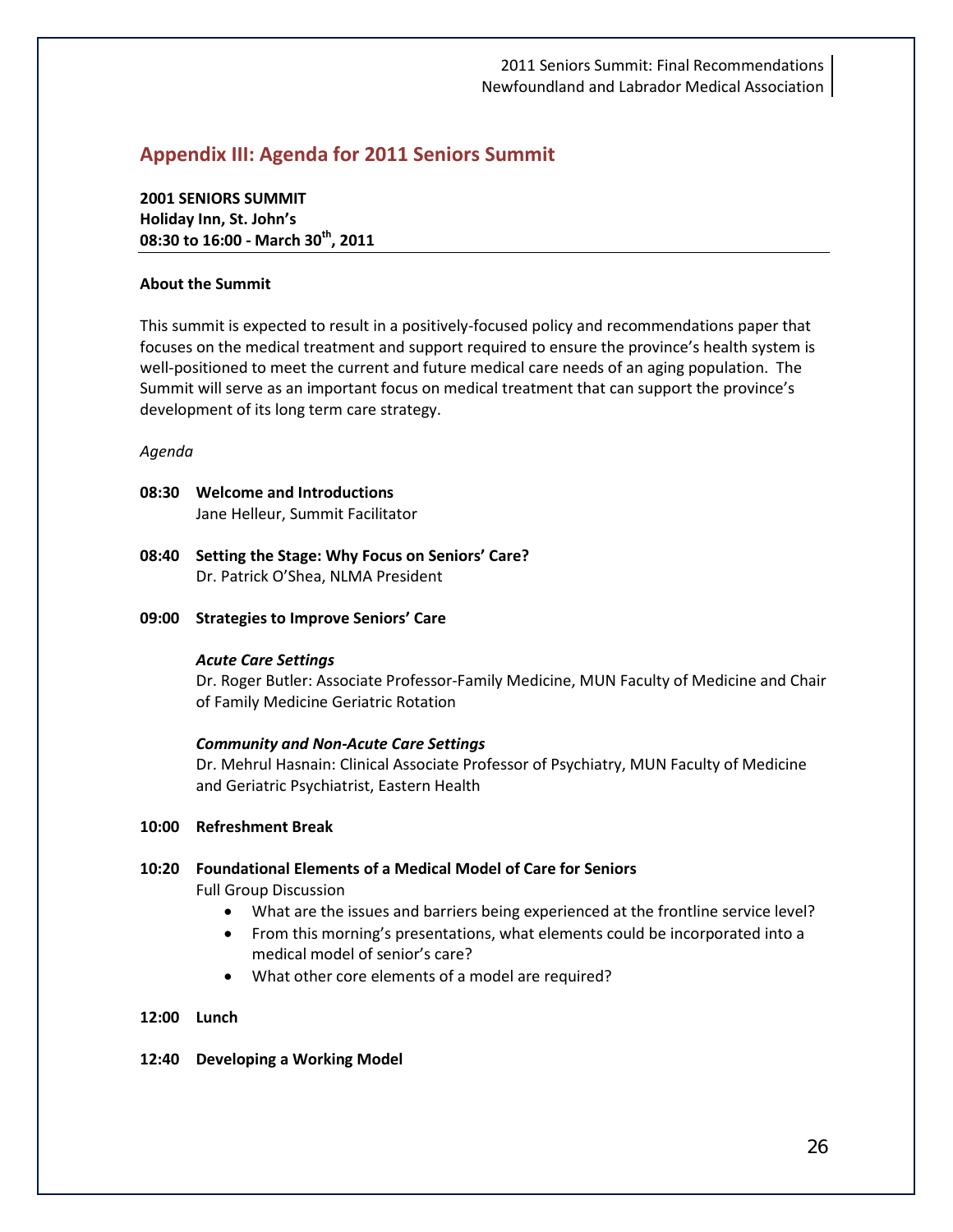# **APPENDIX IV: Summary Report Feedback Participant Listing**

- Eastern Health (Ms. Alice Kennedy, Long-Term Care, Community Support Services, Rehabilitation, Continuing and Palliative Care)
- Western Health (Ms. Kelli O'Brien, Chief Operating Officer, Long-Term Care and Rural Health)
- Labrador Grenfell Health (Dr. Michael Jong, VP Medical Services)
- Faculty of Medicine, Memorial University
- School of Social Work, Memorial University
- Association of Registered Nurses of Newfoundland & Labrador (ARNNL)
- Newfoundland & Labrador Nurses' Union (NLNU)
- Newfoundland and Labrador Association of Social Workers
- Seniors Resource Centre of Newfoundland & Labrador
- Alzheimer Society of Newfoundland & Labrador, Inc.
- Anglican Homes Inc./Saint Luke's Homes
- Newfoundland & Labrador Association of Public and Private Employees (NAPE)
- Ms. Pat Card
- Ms. Doris Gushue
- Ms. Margaret Howe, retired Nurse, Corner Brook
- Ms. Della Kelly, Torbay
- Ms. Elizabeth Kennedy, Regional Director Clinical Efficiency, Eastern Health
- Ms. Connie King, St. John's
- Ms. Daphne Lush, NP
- Mr. Ken Maynard, Stephenville
- Ms. Margie McFarlane
- Ms. Terri Jean Murray, Social Work Manager Clinical Efficiency, Eastern Health
- Dr. Trudy O'Keefe, St. Anthony
- Dr. Catherine Penney, St. Anthony
- Ms. Mandy Poole, Stephenville Crossing
- Dr. Peter Seviour, St. John's
- Dr. Ian Simpson, Corner Brook
- Dr. Gabriel Woollam, Happy Valley-Goose Bay